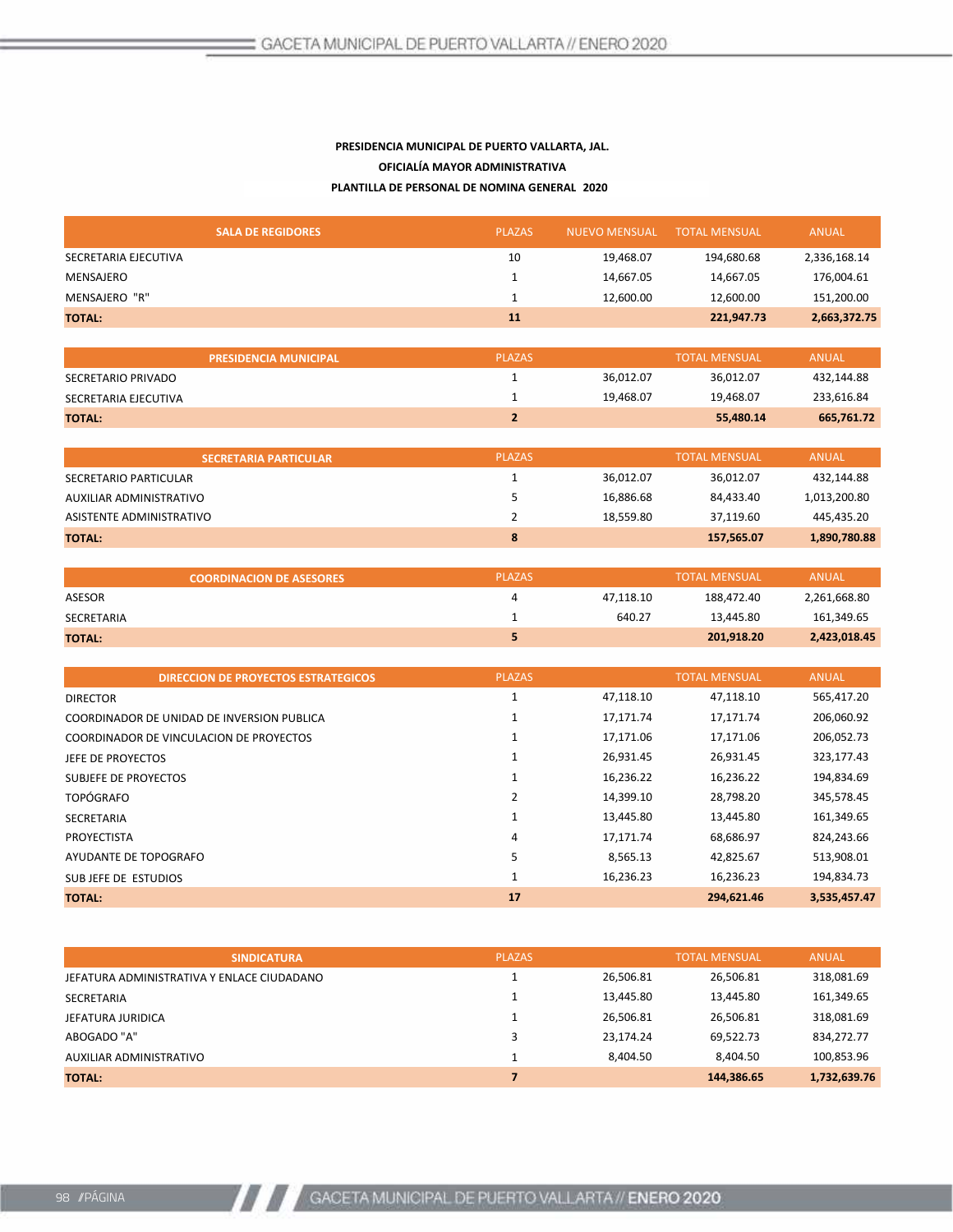| <b>COMUNICACIÓN SOCIAL</b>          | <b>PLAZAS</b>  |           | <b>TOTAL MENSUAL</b> | <b>ANUAL</b> |
|-------------------------------------|----------------|-----------|----------------------|--------------|
| <b>DIRECTOR</b>                     | 1              | 47,118.10 | 47,118.10            | 565,417.20   |
| <b>COORDINADOR DE PRENSA</b>        | 1              | 20,001.33 | 20,001.33            | 240,015.92   |
| ANALISTA                            | $\overline{2}$ | 14,399.09 | 28,798.18            | 345,578.17   |
| <b>REPORTERO</b>                    | $\overline{2}$ | 17,171.73 | 34,343.46            | 412,121.54   |
| <b>LOCUTOR</b>                      | $\mathbf{1}$   | 14,106.13 | 14,106.13            | 169,273.51   |
| SECRETARIA                          | $\overline{2}$ | 13,445.80 | 26,891.61            | 322,699.31   |
| COORD. EVENTOS CÍVICOS/AUX. EVENTOS | 1              | 22,150.19 | 22,150.19            | 265,802.22   |
| DISEÑADORA GRAFICA                  | 1              | 13,262.79 | 13,262.79            | 159,153.46   |
| PRODUCTOR Y EDITOR                  | 1              | 22,713.36 | 22,713.36            | 272,560.32   |
| <b>FOTOGRAFO</b>                    | $\mathbf{1}$   | 20,001.33 | 20,001.33            | 240,015.92   |
| ANALISTA DE REDES SOCIALES          | 1              | 17,171.73 | 17,171.73            | 206,060.77   |
| <b>EDITOR DE VIDEO</b>              | 1              | 12,578.79 | 12,578.79            | 150,945.50   |
| <b>ASISTENTE "D"</b>                | 1              | 8,655.32  | 8,655.32             | 103,863.83   |
| <b>AUXILIAR TECNICO</b>             | 1              | 8,404.49  | 8,404.49             | 100,853.90   |
| AUXILIAR ADMINISTRATIVO             | $\mathbf{1}$   | 9,626.39  | 9,626.39             | 115,516.73   |
| <b>TOTAL:</b>                       | 18             |           | 305,823.19           | 3,669,878.31 |

| <b>I RELACIONES PÚBLICAS <sup>1</sup></b> | <b>PLAZAS</b> |           | <b>TOTAL MENSUAL</b> | <b>ANUAL</b> |
|-------------------------------------------|---------------|-----------|----------------------|--------------|
| JEFE DE RELACIONES PUBLICAS               |               | 27.302.10 | 27,302.10            | 327,625.24   |
| AUXILIAR ADMINISTRATIVO                   |               | 11.011.68 | 11.011.68            | 132,140.16   |
| <b>TOTAL:</b>                             |               |           | 38.313.78            | 459,765.40   |

| <b>COORDINACION DE GIRAS Y EVENTOS</b> | <b>PLAZAS</b> |           | <b>TOTAL MENSUAL</b> | <b>ANUAL</b> |
|----------------------------------------|---------------|-----------|----------------------|--------------|
| COORDINADOR GENERAL EN GIRAS Y         |               | 37,452.21 | 37,452.21            | 449,426.47   |
| AUX. DE EVENTOS "A"                    |               | 24,511.03 | 24,511.03            | 294,132.32   |
| AUX. TECNICO                           |               | 9.978.28  | 9.978.28             | 119,739.31   |
| <b>AUXILIAR DE EVENTOS</b>             | 5             | 19,518.42 | 97,592.11            | 1,171,105.35 |
| <b>SECRETARIA</b>                      |               | 13,445.80 | 13,445.80            | 161,349.65   |
| DIRECTOR BANDA DE MÙSICA               |               | 9,081.27  | 9.081.27             | 108,975.22   |
| <b>MÚSICO</b>                          | 14            | 5,535.08  | 77.491.16            | 929,893.86   |
| COORD. EVENTOS CÍVICOS/AUX. EVENTOS    |               | 22,150.19 | 22.150.19            | 265,802.22   |
| <b>TOTAL:</b>                          | 25            |           | 291.702.03           | 3,500,424.40 |

| <b>DESARROLLO INSTITUACIONAL</b>   | <b>PLAZAS</b>  |           | <b>TOTAL MENSUAL</b> | <b>ANUAL</b> |
|------------------------------------|----------------|-----------|----------------------|--------------|
| <b>DIRECTOR</b>                    |                | 47,118.10 | 47,118.10            | 565,417.20   |
| JEFE DE ARCHIVO MUNICIPAL          |                | 25,923.52 | 25,923.52            | 311,082.19   |
| JEFE DE CONTROL Y SEGUIMIENTO      |                | 26,931.45 | 26,931.45            | 323,177.43   |
| JEFE DE TRANSPARENCIA              |                | 25,923.52 | 25,923.52            | 311,082.19   |
| <b>SECRETARIA</b>                  | 3              | 13,445.80 | 40,337.41            | 484,048.96   |
| AUXILIAR DE ARCHIVO MUNICIPAL      |                | 16,106.54 | 32,213.07            | 386,556.84   |
| <b>AUXILIAR TECNICO</b>            |                | 11,799.28 | 11,799.28            | 141,591.33   |
| COORDINADOR SEGUIMIENTO Y PROGR.   | 3              | 23,278.92 | 69,836.75            | 838,040.99   |
| AUXILIAR TECNICO DE LA INFORMACION | $\overline{2}$ | 11,799.28 | 23,598.56            | 283,182.66   |
| AUXILIAR ADMINISTRATIVO            | 1              | 7,633.89  | 7,633.89             | 91,606.66    |
| <b>TOTAL:</b>                      | 16             |           | 311,315.54           | 3,735,786.45 |

| <b>INSTITUTO VALLARTENSE DE LA MUJER</b> | <b>PLAZAS</b> |           | <b>TOTAL MENSUAL</b> | ANUAL      |
|------------------------------------------|---------------|-----------|----------------------|------------|
| DIRECTORA C MUJER                        |               | 26.214.83 | 26.214.83            | 314.578.00 |
| ABOGADO "A"                              |               | 19.579.65 | 19.579.65            | 234,955.84 |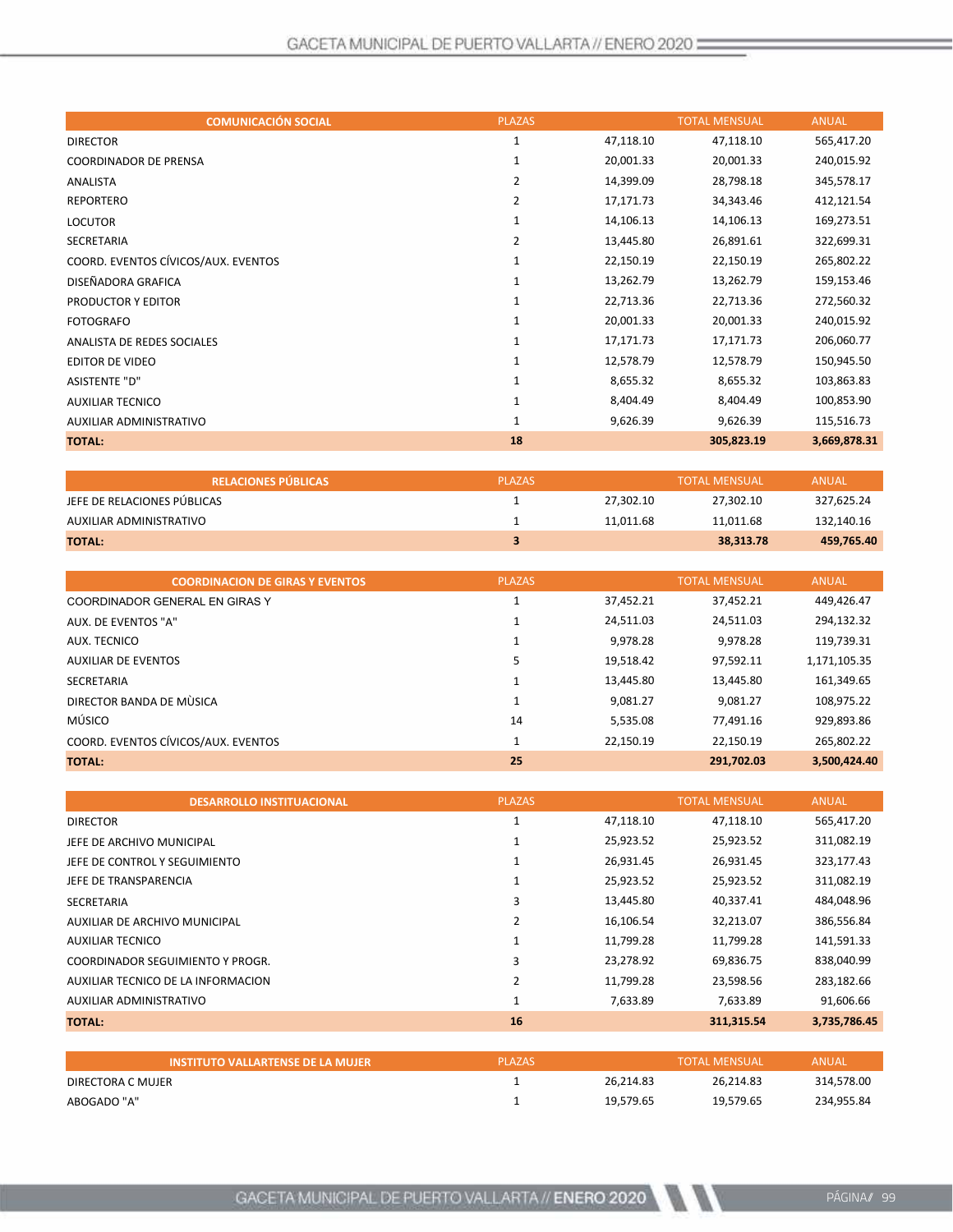| <b>PSICOLOGO</b>                                    |               | 17,171.73 | 17,171.73            | 206,060.77   |
|-----------------------------------------------------|---------------|-----------|----------------------|--------------|
| AUXILIAR ADMINISTRATIVO                             |               | 11,799.28 | 11,799.28            | 141,591.33   |
| <b>SECRETARIA</b>                                   |               | 13,445.80 | 13,445.80            | 161,349.65   |
| <b>TOTAL:</b>                                       | 5             |           | 88,211.30            | 1,058,535.59 |
|                                                     |               |           |                      |              |
| <b>INSTITUTO VALLARTENSE DE LA JUVENTUD</b>         | <b>PLAZAS</b> |           | <b>TOTAL MENSUAL</b> | <b>ANUAL</b> |
| COORDINADOR DE INSTITUTO VALLARTENSE DE LA JUVENTUD |               | 24,686.15 | 24,686.15            | 296,233.79   |
| <b>COORDINADOR "A"</b>                              |               | 24,349.50 | 24,349.50            | 292,194.00   |
| ASISTENTE ADMINISTRATIVO                            |               | 10.226.16 | 10,226.16            | 122,713.92   |
| ASISTENTE EN LOGISTICA                              | 2             | 9,626.39  | 19.252.79            | 231,033.46   |
| <b>TOTAL:</b>                                       | 5             |           | 78.514.60            | 942,175.16   |

| <b>JUZGADO MUNICIPAL</b>            | <b>PLAZAS</b> |           | <b>TOTAL MENSUAL</b> | <b>ANUAL</b> |
|-------------------------------------|---------------|-----------|----------------------|--------------|
| COORDINADOR DE JUZGADOS MUNICIPALES |               | 30,273.28 | 30,273.28            | 363,279.41   |
| <b>JUEZ</b>                         | 6             | 26,931.45 | 161,588.72           | 1,939,064.58 |
| SECRETARIO DE ACUERDOS              | 8             | 20,820.64 | 166,565.11           | 1,998,781.30 |
| MÉDICO LEGISTA                      | 4             | 15,026.18 | 60,104.71            | 721,256.54   |
| <b>ACTUARIO</b>                     |               | 13,262.79 | 26,525.58            | 318,306.92   |
| <b>ACTUARIO R</b>                   |               | 12.590.94 | 12,590.94            | 151,091.22   |
| <b>TOTAL:</b>                       | 22            |           | 457,648.33           | 5,491,779.98 |

| <b>CONTRALORIA MUNICIPAL</b>      | <b>PLAZAS</b> |           | <b>TOTAL MENSUAL</b> | <b>ANUAL</b> |
|-----------------------------------|---------------|-----------|----------------------|--------------|
| <b>CONTRALOR</b>                  |               | 49,003.29 | 49,003.29            | 588,039.53   |
| <b>SUB CONTRALOR</b>              |               | 28,848.90 | 28,848.90            | 346,186.80   |
| JEFE DE AUDITORIA DE OBRA PÚBLICA |               | 28,038.46 | 28,038.46            | 336,461.56   |
| JEFE DE AUDITORÍA FINANCIERA      |               | 26,049.55 | 26,049.55            | 312,594.60   |
| ABOGADO "A"                       |               | 18,736.51 | 18,736.51            | 224,838.12   |
| JEFE DE RESPONSABILIDADES         |               | 22,973.46 | 22.973.46            | 275,681.50   |
| JEFE POLITICAS DE BUEN GOBIERNO   |               | 21,633.70 | 21,633.70            | 259,604.44   |
| <b>AUDITOR "A"</b>                |               | 18,244.52 | 127,711.62           | 1,532,539.47 |
| <b>SECRETARIA</b>                 |               | 13.072.74 | 13,072.74            | 156,872.87   |
| AUXILIAR ADMINISTRATIVO           |               | 16,394.88 | 16,394.88            | 196,738.57   |
| <b>TOTAL:</b>                     | 16            |           | 352,463.12           | 4,229,557.47 |

| <b>TESORERIA</b>               | <b>PLAZAS</b> |           | <b>TOTAL MENSUAL</b> | <b>ANUAL</b> |
|--------------------------------|---------------|-----------|----------------------|--------------|
| <b>TESORERO</b>                | 1             | 65,631.89 | 65,631.89            | 787,582.69   |
| <b>SUB TESORERO</b>            |               | 32,897.36 | 32,897.36            | 394,768.32   |
| JEFE ADMINISTRATIVO            |               | 27,302.10 | 27,302.10            | 327,625.24   |
| <b>SECRETARIA</b>              | 5             | 13,445.80 | 67,229.02            | 806,748.27   |
| <b>RECAUDADOR</b>              | 4             | 10,420.37 | 41,681.46            | 500,177.57   |
| OPERADOR CENTRAL DE RADIO      |               | 11,799.28 | 11,799.28            | 141,591.33   |
| <b>AUDITOR "A"</b>             |               | 18,244.52 | 18,244.52            | 218,934.21   |
| <b>COORDINADOR DE VIVIENDA</b> |               | 22,150.19 | 22,150.19            | 265,802.22   |
| AUXILIAR ADMINISTRATIVO        |               | 9,626.39  | 9,626.39             | 115,516.73   |
| <b>AUXILIAR</b>                |               | 8,843.94  | 8,843.94             | 106,127.28   |
| <b>TOTAL:</b>                  | 17            |           | 305,406.15           | 3,664,873.85 |

| <b>CONTROL DE PRESUPUESTO</b>   | <b>PLAZAS</b> |           | <b>TOTAL MENSUAL</b> | ANUAL      |
|---------------------------------|---------------|-----------|----------------------|------------|
| JEFE DE CONTROL PRESUPUESTAL    |               | 29.096.76 | 29.096.76            | 349,161.10 |
| <b>COORDINADOR PRESUPUESTAL</b> |               | 17.930.49 | 17.930.49            | 215,165.86 |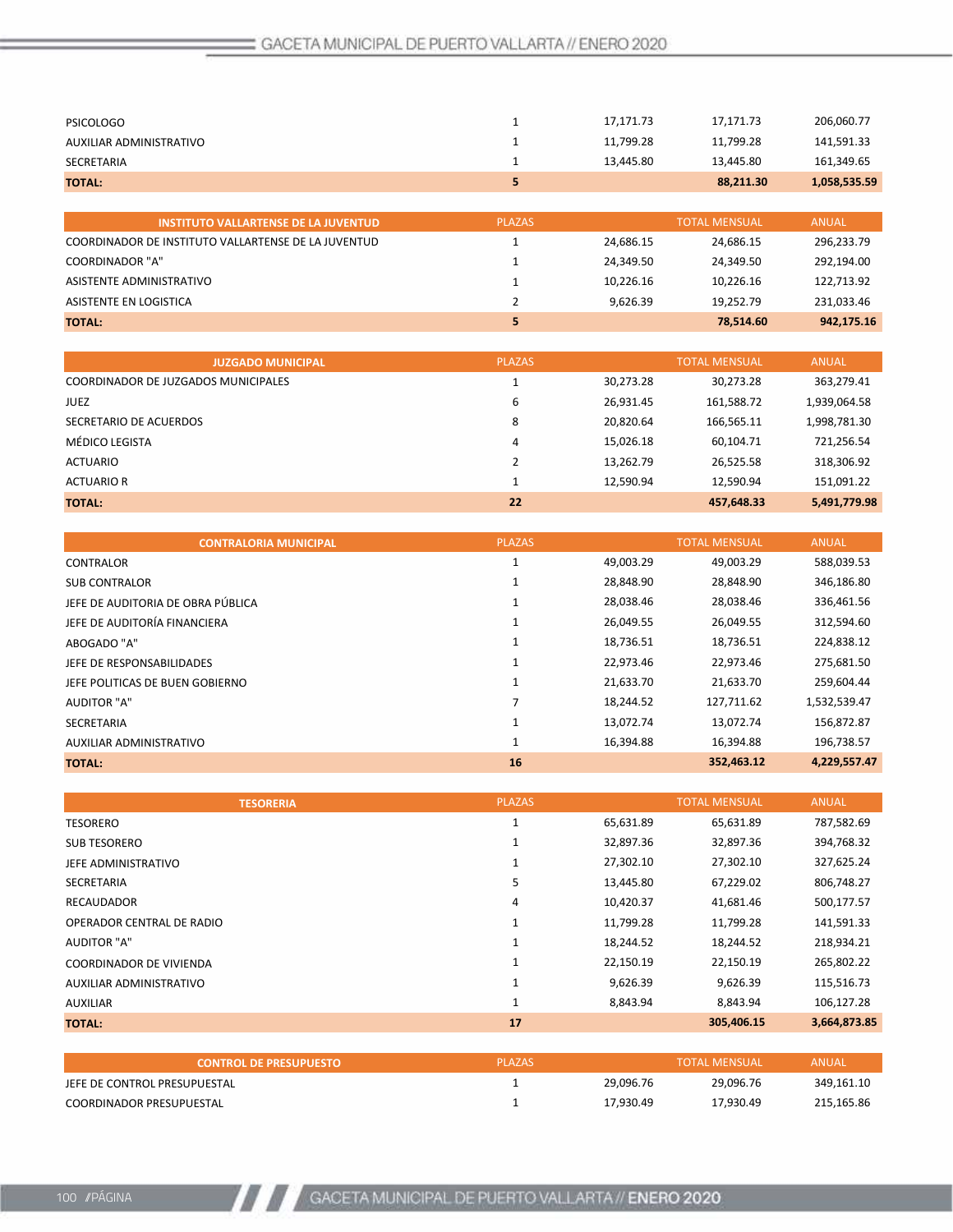| <b>SECRETARIA</b>     |               | 13,445.80 | 13,445.80            | 161,349.65   |
|-----------------------|---------------|-----------|----------------------|--------------|
| ANALISTA PRESUPUESTAL | 3             | 19,075.04 | 57,225.11            | 686,701.37   |
| <b>TOTAL:</b>         | 6             |           | 117,698.17           | 1,412,377.98 |
|                       |               |           |                      |              |
| <b>EGRESOS</b>        | <b>PLAZAS</b> |           | <b>TOTAL MENSUAL</b> | <b>ANUAL</b> |
| JEFE DE EGRESOS       |               | 33,253.58 | 33,253.58            | 399,043.00   |
| <b>AUX CONTABLE</b>   | 3             | 17,556.22 | 52,668.66            | 632,023.88   |
| <b>SECRETARIA</b>     |               | 13,445.80 | 13,445.80            | 161,349.65   |
| <b>TOTAL:</b>         | 5             |           | 99,368.05            | 1,192,416.54 |

|                          | <b>CONTABILIDAD</b> | <b>PLAZAS</b> |           | <b>TOTAL MENSUAL</b> | ANUAL        |
|--------------------------|---------------------|---------------|-----------|----------------------|--------------|
| <b>CONTADOR GENERAL</b>  |                     |               | 38,990.78 | 38,990.78            | 467,889.30   |
| SUBJEFE DE CONTABILIDAD  |                     |               | 25.372.58 | 25.372.58            | 304,470.97   |
| AUXILIAR DE CONTABILIDAD |                     |               | 17.556.22 | 122.893.53           | 1,474,722.40 |
| ASISTENTE ADMINISTRATIVO |                     |               | 11.483.60 | 11.483.60            | 137,803.21   |
| <b>TOTAL:</b>            |                     | 10            |           | 198,740.49           | 2,384,885.88 |

| <b>INGRESOS</b>              | <b>PLAZAS</b> |           | <b>TOTAL MENSUAL</b> | <b>ANUAL</b> |
|------------------------------|---------------|-----------|----------------------|--------------|
| JEFE DE INGRESOS             |               | 29.457.21 | 29.457.21            | 353,486.50   |
| CAJERO PRINCIPAL             |               | 23.892.50 | 23,892.50            | 286,710.01   |
| <b>SECRETARIA</b>            |               | 13,445.80 | 13,445.80            | 161,349.65   |
| <b>CONTROL Y SEGUIMIENTO</b> |               | 11.739.73 | 11.739.73            | 140,876.76   |
| AUXILIAR ADMINISTRATIVO      | 12            | 11.799.28 | 141,591.33           | 1,699,095.96 |
| SUPERVISOR DE RECAUDACION    |               | 15,384.32 | 30,768.63            | 369,223.58   |
| <b>RECAUDADOR</b>            | 3             | 9,602.69  | 28,808.08            | 345,696.91   |
| SUBJEFE DE ESTUDIOS          |               | 12.165.93 | 12,165.93            | 145.991.16   |
| <b>TOTAL:</b>                | 22            |           | 291,869.21           | 3,502,430.53 |

| <b>CATASTRO</b>               | <b>PLAZAS</b> |           | <b>TOTAL MENSUAL</b> | <b>ANUAL</b> |
|-------------------------------|---------------|-----------|----------------------|--------------|
| <b>SUBDIRECTOR</b>            | 1             | 37,452.21 | 37,452.21            | 449,426.47   |
| JEFE DE TRAMITE Y REGISTRO    | 1             | 25,923.52 | 25,923.52            | 311,082.19   |
| JEFE DE VALUACION             | 1             | 25,923.52 | 25,923.52            | 311,082.19   |
| SUBJEFE DE TRAMITE Y REGISTRO | 1             | 24,294.69 | 24,294.69            | 291,536.28   |
| SUBJEFE DE NOTIFICACION       | 1             | 17,929.50 | 17,929.50            | 215,153.98   |
| SUBJEFE DE VALUADORES         | 1             | 17,929.50 | 17,929.50            | 215,153.98   |
| SUBJEFE DE CARTOGRAFIA        | 1             | 17,929.50 | 17,929.50            | 215,153.98   |
| <b>DEPURADOR</b>              | 7             | 14,519.58 | 101,637.07           | 1,219,644.85 |
| DEPURADOR A"                  | 1             | 16,392.28 | 16,392.28            | 196,707.36   |
| <b>SECRETARIA</b>             | 2             | 13,445.80 | 26,891.61            | 322,699.31   |
| AUXILIAR ADMINISTRATIVO       | 3             | 11,799.28 | 35,397.83            | 404,546.67   |
| VALUADOR                      | 5             | 14,519.58 | 72,597.91            | 871,174.89   |
| <b>ARCHIVISTA</b>             | 1             | 9,120.80  | 9,120.80             | 109,449.61   |
| <b>TOTAL:</b>                 | 27            |           | 429,419.92           | 5,132,811.73 |

| <b>FISCALIZACION</b>     | <b>PLAZAS</b> |           | <b>TOTAL MENSUAL</b> | <b>ANUAL</b> |
|--------------------------|---------------|-----------|----------------------|--------------|
| JEFE DE FISCALIZACION    |               | 28.038.46 | 28.038.46            | 336,461.56   |
| AUDITOR DE FISCALIZACION | b             | 18.244.52 | 109.467.11           | 1,313,605.26 |
| <b>SECRETARIA</b>        |               | 13.445.80 | 13.445.80            | 161,349.65   |
| <b>TOTAL:</b>            | 8             |           | 150,951.37           | 1,811,416.47 |

N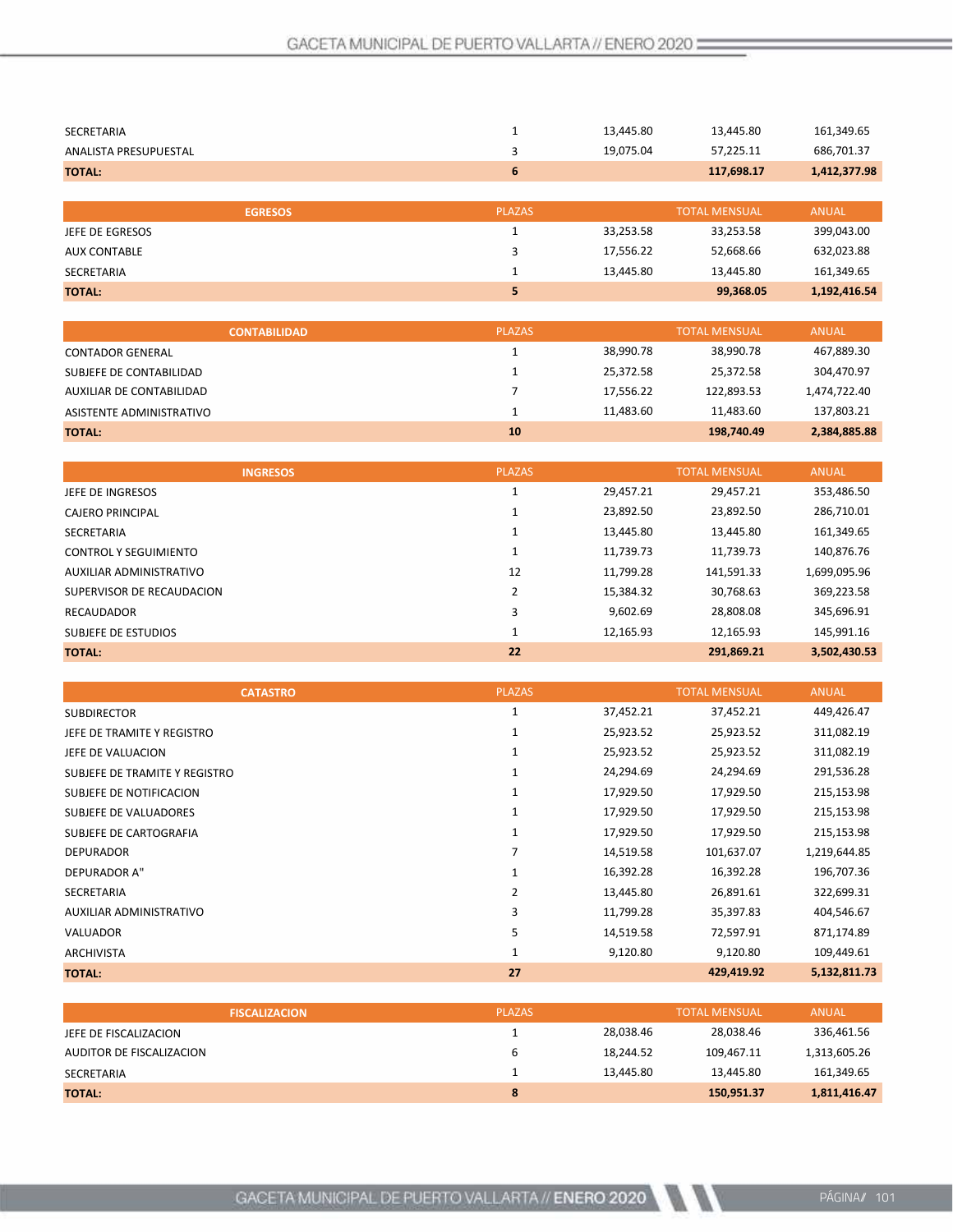| <b>APREMIOS</b>  | <b>PLAZAS</b> |           | <b>TOTAL MENSUAL</b> | <b>ANUAL</b> |
|------------------|---------------|-----------|----------------------|--------------|
| JEFE DE APREMIOS |               | 28.038.46 | 28.038.46            | 336,461.56   |
| SECRETARIA       |               | 13.445.80 | 13.445.80            | 161,349.65   |
| <b>TOTAL:</b>    |               |           | 41.484.27            | 497,811.21   |

| <b>PROVEEDURIA</b>           | <b>PLAZAS</b> |           | <b>TOTAL MENSUAL</b> | <b>ANUAL</b> |
|------------------------------|---------------|-----------|----------------------|--------------|
| JEFE DE PROVEEDURIA          |               | 33,253.58 | 33,253.58            | 399,043.00   |
| <b>AUXILIAR DE COMPRAS</b>   | 4             | 14,399.09 | 57,596.36            | 691,156.34   |
| AUXILIAR ADMINISTRATIVO      | 3             | 11,799.28 | 35.397.83            | 424,773.99   |
| <b>ALMACENISTA</b>           |               | 13,251.73 | 13,251.73            | 159,020.76   |
| <b>SECRETARIA</b>            | ำ             | 13,445.80 | 26,891.61            | 322,699.31   |
| <b>COTIZADOR</b>             |               | 9,626.39  | 9,626.39             | 115,516.73   |
| ABASTECEDOR DE COMBUSTIBLE   |               | 9,167.52  | 9,167.52             | 110,010.18   |
| ABASTECEDOR DE COMBUSTIBLE A |               | 11,873.67 | 11.873.67            | 142,484.02   |
| <b>TOTAL:</b>                | 14            |           | 197,058.69           | 2,364,704.33 |

|                                  | <b>DIRECCION DE DESARROLLO SOCIAL</b> | <b>PLAZAS</b> |           | <b>TOTAL MENSUAL</b> | <b>ANUAL</b> |
|----------------------------------|---------------------------------------|---------------|-----------|----------------------|--------------|
| <b>DIRECTOR</b>                  |                                       |               | 47,118.10 | 47,118.10            | 565,417.20   |
| SUBDIRECTOR DE DESARROLLO SOCIAL |                                       |               | 37,452.21 | 35,668.78            | 428,025.31   |
| JEFE ADMVO DESARROLLO SOCIAL     |                                       |               | 27,302.10 | 27,302.10            | 327,625.24   |
| JEFE ATENCION A LA CIUDADANIA    |                                       |               | 31,554.39 | 31,554.39            | 378,652.64   |
| SECRETARIA                       |                                       |               | 13,445.80 | 13,445.80            | 161,349.65   |
| AUXILIAR ADMINISTRATIVO          |                                       |               | 7,863.00  | 15,726.01            | 188,712.11   |
| <b>MENSAJERO A</b>               |                                       |               | 10,077.37 | 10,077.37            | 120,928.43   |
| <b>TOTAL:</b>                    |                                       | 8             |           | 180,892.55           | 2,170,710.58 |

| <b>SUBDIRECCION DE PROGRAMAS SOCIALES</b> | <b>PLAZAS</b> |           | <b>TOTAL MENSUAL</b> | <b>ANUAL</b> |
|-------------------------------------------|---------------|-----------|----------------------|--------------|
| SUBDIRECTOR DE PROGRAMAS SOCIALES         |               | 37.452.21 | 37.452.21            | 449.426.47   |
| JEFE DE COPLADEMUN                        |               | 20.801.56 | 20.801.56            | 249,618.67   |
| JEFE DE PROGRAMAS SOCIALES                |               | 25,923.52 | 25,923.52            | 311,082.19   |
| COORD. DE PROGR. SOCIALES                 |               | 17,929.50 | 125,506.49           | 1,506,077.83 |
| AUXILIAR ADMINISTRATIVO                   | 2             | 10,274.98 | 20,549.96            | 246,599.52   |
| AUXILIAR DE PROGRAMAS                     | 5             | 11,347.97 | 56,739.85            | 680,878.14   |
| MENSAJERO                                 |               | 11,722.92 | 11.722.92            | 140,674.99   |
| <b>TOTAL:</b>                             | 18            |           | 298.696.48           | 3,584,357.80 |

| <b>EDUCACION PÚBLICA</b>       | <b>PLAZAS</b> |           | <b>TOTAL MENSUAL</b> | <b>ANUAL</b> |
|--------------------------------|---------------|-----------|----------------------|--------------|
| <b>SUBDIRECTOR</b>             |               | 31.977.70 | 31.977.70            | 383,732.37   |
| JEFE DE EDUCACION MUNICIPAL    |               | 21,240.01 | 21,240.01            | 254,880.09   |
| AUXILIAR EN EDUCACION ESPECIAL |               | 16,757.97 | 16,757.97            | 201,095.66   |
| AUXILIAR ADMVO. EN EDUCACION   | 4             | 16,757.97 | 67,031.89            | 804,382.63   |
| SECRETARIA                     |               | 13.445.80 | 26.891.61            | 322.699.31   |
| <b>TOTAL:</b>                  | 9             |           | 163,899.17           | 1,966,790.06 |

| <b>COMUDIS</b>         | <b>PLAZAS</b> |           | <b>TOTAL MENSUAL</b> | <b>ANUAL</b> |
|------------------------|---------------|-----------|----------------------|--------------|
| ASISTENTE EN LOGISTICA |               | 8.515.96  | 8.515.96             | 102,191.52   |
| <b>COORDINADOR</b>     |               | 16.721.10 | 16,721.10            | 200,653.19   |
| AUXILIAR TECNICO       |               | 10.782.78 | 10.782.78            | 129,393.35   |
| <b>TOTAL</b>           | з             |           | 36,019.84            | 432,238.07   |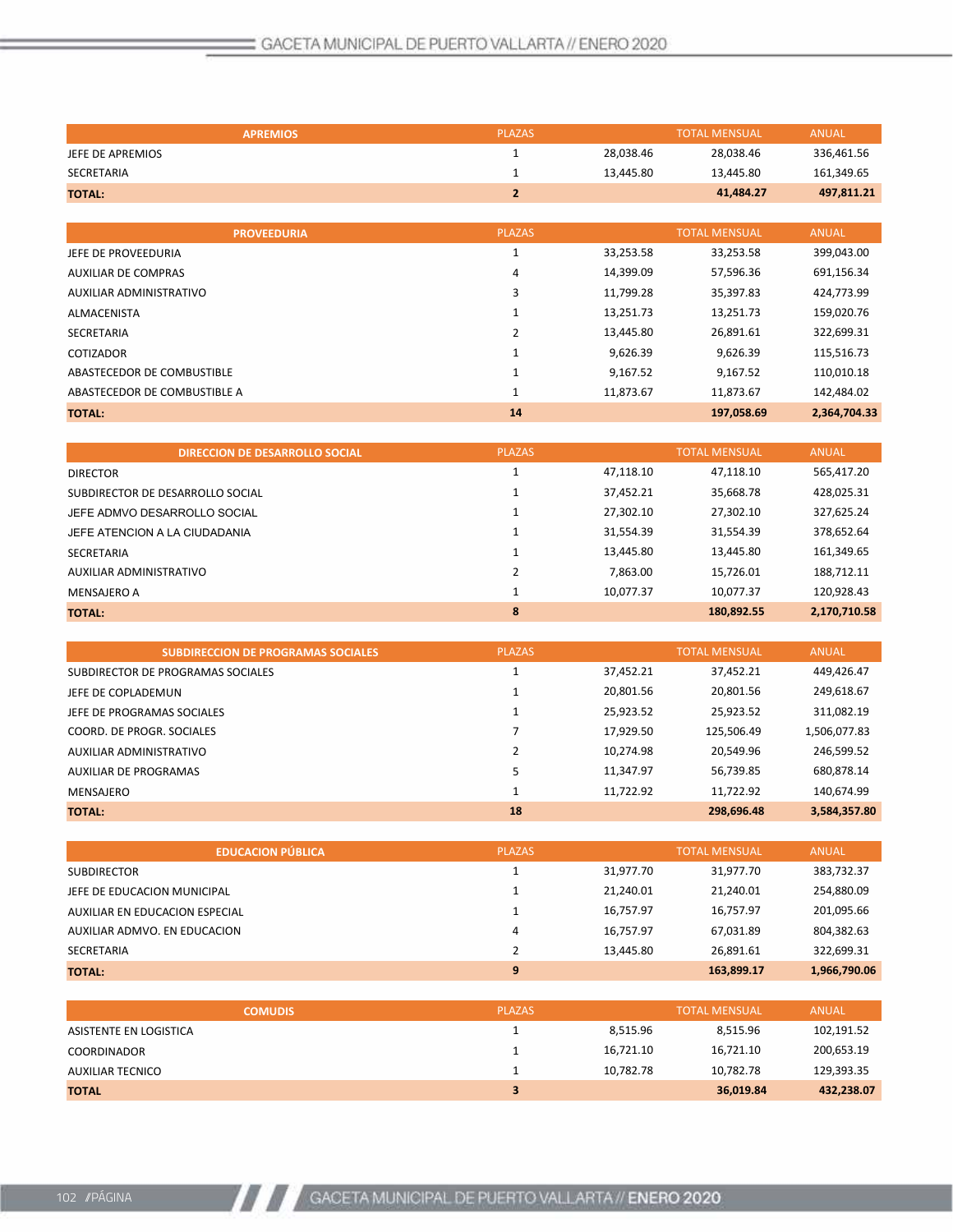| <b>COMUSIDA</b>                                | <b>PLAZAS</b> |           | <b>TOTAL MENSUAL</b> | <b>ANUAL</b> |
|------------------------------------------------|---------------|-----------|----------------------|--------------|
| <b>PROMOTOR</b>                                | 3             | 8,843.94  | 26,531.83            | 318,382.00   |
| <b>COORDINADOR</b>                             |               | 15,101.10 | 15,101.10            | 181,213.20   |
| <b>TOTAL</b>                                   | 4             |           | 41,632.93            | 499,595.20   |
|                                                |               |           |                      |              |
| <b>SUBDIRECCION DE PARTICIPACION CIUDADANA</b> | <b>PLAZAS</b> |           | <b>TOTAL MENSUAL</b> | <b>ANUAL</b> |
| SUBDIRECTOR DE PARTICIPACION CIUDADANA         |               | 37,452.21 | 37,452.21            | 449,426.47   |
| JEFE DE PART. CIUDADANA                        | 2             | 25,923.52 | 51,847.03            | 622,164.37   |
| JEFE ADMINISTRATIVO                            |               | 20,661.65 | 20,661.65            | 247,939.74   |
| <b>COORDINADOR GENERAL</b>                     |               | 31,554.39 | 31,554.39            | 378,652.64   |
| <b>COORDINADOR DE SECTOR R</b>                 | $\mathbf{1}$  | 17,929.48 | 17,929.48            | 215,153.76   |
| <b>COORDINADOR DE SECTOR</b>                   | 29            | 19,322.58 | 560,354.82           | 6,724,257.84 |
| SECRETARIA                                     | 4             | 13,445.80 | 53,783.22            | 645,398.62   |
| <b>TOTAL:</b>                                  | 39            |           | 773,582.79           | 9,282,993.44 |

| <b>SUBDIRECCION DE BIENESTAR ANIMAL</b>                  | <b>PLAZAS</b>  |           | <b>TOTAL MENSUAL</b> | <b>ANUAL</b> |
|----------------------------------------------------------|----------------|-----------|----------------------|--------------|
| <b>SUBDIRECTOR</b>                                       | 1              | 37,452.21 | 37,452.21            | 449,426.52   |
| ENCARGADO DE PROYECTOS                                   | 1              | 19,639.52 | 19,639.52            | 235,674.25   |
| ADMINISTRATIVO Y GESTION EMPRESARIAL                     | 1              | 19,639.52 | 19,639.52            | 235,674.25   |
| JEFE DE CENTRO DE CONTROL Y SALUD ANIMAL                 | 1              | 15,392.22 | 15,392.22            | 184,706.68   |
| <b>COORDINADOR DE REGISTRO Y CONTROL</b>                 | 1              | 16,578.51 | 16,578.51            | 198,942.08   |
| JEFATURA DE VINCULACION COMUNITARIA Y EDUCACDION         | 1              | 15,392.22 | 15,392.22            | 184,706.68   |
| <b>SECRETARIA</b>                                        | 2              | 12,805.53 | 25,611.07            | 307,332.83   |
| <b>MEDICO VETERINARIO</b>                                | 3              | 7,775.50  | 23,326.50            | 279,918.01   |
| <b>INSPECTORES</b>                                       | 3              | 8,930.99  | 26,792.96            | 321,515.57   |
| <b>AUXILIARES DE LIMPIEZA</b>                            | 6              | 7,771.04  | 46,626.23            | 559,514.74   |
| <b>AUXILIAR</b>                                          | $\overline{2}$ | 8,177.33  | 16,354.67            | 196,256.02   |
| ABOGADO                                                  |                | 10,650.54 | 10,650.54            | 127,806.43   |
| ENCARGADO DE PROMOCION DE LA CULTURA DE BIENESTAR ANIMAL | 2              | 6,650.70  | 13,301.41            | 159,616.89   |
| <b>TOTAL:</b>                                            | 25             |           | 286,757.58           | 3,441,090.93 |

| <b>INSTITUTO VALLARTENSE DE ARTE Y CULTURA</b> | <b>PLAZAS</b> |           | <b>TOTAL MENSUAL</b> | <b>ANUAL</b> |
|------------------------------------------------|---------------|-----------|----------------------|--------------|
| DIRECTOR DE ESCUELA DE MUSICA                  | 1             | 29,997.58 | 29,997.58            | 359,970.96   |
| <b>DIRECTOR</b>                                | 1             | 47,118.10 | 47,118.10            | 565,417.20   |
| COORD. EVENTOS CÍVICOS/AUX. EVENTOS            | 1             | 22,150.19 | 22,150.19            | 265,802.22   |
| ASISTENTE ADMINISTRATIVO                       | 2             | 13,107.42 | 26,214.83            | 314,578.00   |
| ASISTENTE ADMINISTRATIVO b                     |               | 10,017.94 | 10,017.94            | 114,490.80   |
| AUXILIAR DE OFICINA                            |               | 7,088.02  | 7,088.02             | 85,056.19    |
| <b>SECRETARIA</b>                              | 1             | 13,445.80 | 13,445.80            | 161,349.65   |
| <b>BIBLIOTECARIO</b>                           | 1             | 11,562.60 | 11,562.60            | 138,751.21   |
| AUXILIAR ADMINISTRATIVO                        | 1             | 13,041.59 | 13,041.59            | 156,499.04   |
| <b>AUXILIAR TECNICO</b>                        | 4             | 10,782.78 | 43,131.12            | 517,573.42   |
| <b>MAESTROS DE ARTES</b>                       | 8             | 9,626.39  | 77,011.15            | 924,133.82   |
| ASISTENTE DE EVENTOS CULTURALES                | 1             | 7,725.01  | 7,725.01             | 92,700.12    |
| ENCARGADO DE COMPAÑIA TEATRAL                  | 1             | 7,725.01  | 7,725.01             | 92,700.12    |
| AUXILIAR DE BIBLIOTECA                         | 4             | 7,288.91  | 29,155.64            | 349,867.70   |
| <b>CRONISTA</b>                                | 1             | 15,126.58 | 15,126.58            | 181,518.91   |
| <b>TOTAL:</b>                                  | 29            |           | 360,511.15           | 4,320,409.36 |
|                                                |               |           |                      |              |
| <b>SECRETARIA GENERAL</b>                      | <b>PLAZAS</b> |           | <b>TOTAL MENSUAL</b> | <b>ANUAL</b> |

 $\mathbb{Z}$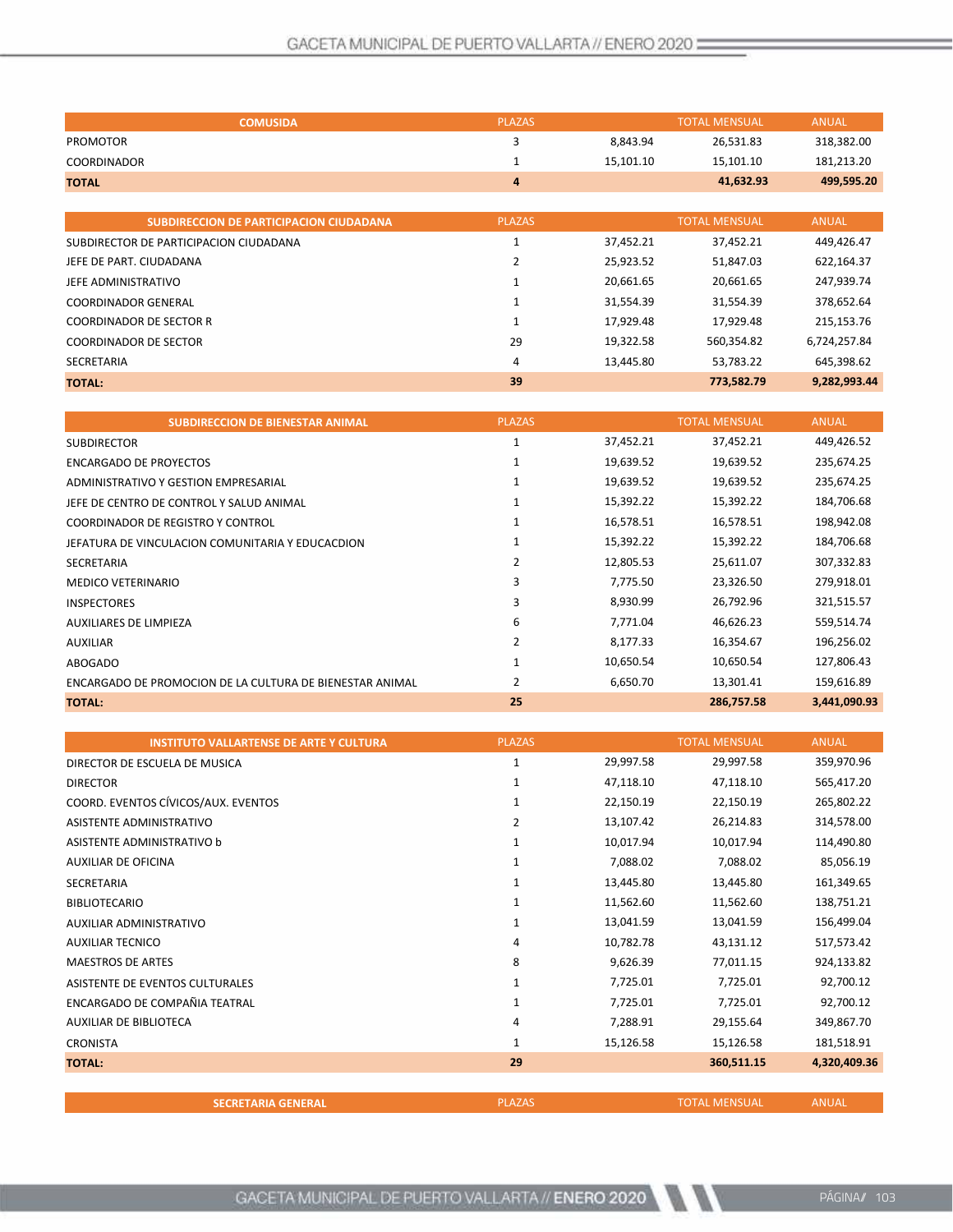| <b>TOTAL:</b>                       | 20           |           | 416,705.03 | 5,000,460.41 |
|-------------------------------------|--------------|-----------|------------|--------------|
| ENCARGADO DE RECLUTAMIENTO          |              | 18,244.52 | 18,244.52  | 218,934.21   |
| ASISTENTE DE LOGISTICA "R"          | 1            | 9,999.99  | 9,999.99   | 119,999.88   |
| <b>AUXILIAR DE LOGISTICA</b>        | $\mathbf{1}$ | 13,858.26 | 13,858.26  | 166,299.12   |
| ABOGADO "R"                         | 1            | 15,026.18 | 15,026.18  | 180,314.14   |
| ABOGADO "A"                         | 4            | 23,174.24 | 92,696.97  | 1,112,363.69 |
| ABOGADO "B"                         | $\mathbf{1}$ | 17,171.59 | 17,171.59  | 206,059.08   |
| MENSAJERO "B"                       | $\mathbf{1}$ | 11,711.38 | 11,711.38  | 140,536.56   |
| <b>MENSAJERO</b>                    | $\mathbf{1}$ | 14,666.73 | 14,666.73  | 176,000.76   |
| <b>NOTIFICADOR</b>                  | 1            | 21,214.01 | 21,214.01  | 254,568.13   |
| <b>AUXILIAR DE SERVICIOS</b>        | $\mathbf{1}$ | 6,344.73  | 6,344.73   | 76,136.76    |
| <b>AUXILIAR DE EVENTOS</b>          | $\mathbf{1}$ | 24,511.03 | 24,511.03  | 294,132.32   |
| SECRETARIA                          | 1            | 13,445.80 | 13,445.80  | 161,349.65   |
| COORDINADOR DE AGENTES Y DELEGADOS  | 1            | 25,360.95 | 25,360.95  | 304,331.45   |
| COORDINADOR DE ASOCIACIONES CIVILES | $\mathbf{1}$ | 10,272.69 | 10,272.69  | 123,272.28   |
| COORDINADOR TECNICO DE INFORMACION  | $\mathbf{1}$ | 24,511.03 | 24,511.03  | 294,132.32   |
| DIRECTOR DE DICTAMINACION           | 1            | 38,950.28 | 38,950.28  | 467,403.41   |
| SECRETARIO GENERAL                  | 1            | 58,718.89 | 58,718.89  | 704,626.64   |
|                                     |              |           |            |              |

| <b>DELEGACION EL PITILLAL</b> | <b>PLAZAS</b> |           | <b>TOTAL MENSUAL</b> | <b>ANUAL</b> |
|-------------------------------|---------------|-----------|----------------------|--------------|
| DELEGADO MUNICIPAL            |               | 20,980.30 | 20,980.30            | 251,763.55   |
| SUB DELEGADO                  |               | 14,696.34 | 14,696.34            | 176,356.09   |
| SECRETARIA                    |               | 13,445.80 | 26,891.61            | 322,699.31   |
| AUXILIAR ADMINISTRATIVO       |               | 10,420.51 | 20,841.02            | 250,092.24   |
| AUXILIAR ADMINISTRATIVO       |               | 10.106.34 | 10,106.34            | 121,276.04   |
| ΤΟΤΛΙ:                        | 7             |           | 93,515.60            | 1,122,187.24 |
|                               |               |           |                      |              |

| <b>DELEGACION IXTAPA</b> | <b>PLAZAS</b> |           | <b>TOTAL MENSUAL</b> | <b>ANUAL</b> |
|--------------------------|---------------|-----------|----------------------|--------------|
| DELEGADO MUNICIPAL       |               | 20,980.30 | 20,980.30            | 251,763.55   |
| SUB DELEGADO             |               | 14,696.34 | 14,696.34            | 176,356.09   |
| ASISTENTE EN LOGISTICA   |               | 12,590.94 | 12,590.94            | 151,091.22   |
| SECRETARIA               |               | 13,445.80 | 13,445.80            | 161,349.65   |
| AUXILIAR ADMINISTRATIVO  |               | 8.843.94  | 8.843.94             | 106,127.33   |
| <b>TOTAL:</b>            |               |           | 70,557.32            | 846,687.85   |

|                    | <b>DELEGACION LAS JUNTAS</b> | <b>PLAZAS</b> |           | <b>TOTAL MENSUAL</b> | <b>ANUAL</b> |
|--------------------|------------------------------|---------------|-----------|----------------------|--------------|
| DELEGADO MUNICIPAL |                              |               | 20,980.30 | 20,980.30            | 251,763.55   |
| SUB DELEGADO       |                              |               | 14,696.34 | 14,696.34            | 176,356.09   |
| SECRETARIA         |                              |               | 13,445.80 | 13,445.80            | 161,349.65   |
| AUX. DE LOGISTICA  |                              |               | 9,626.39  | 9,626.39             | 115,516.73   |
| <b>ASEADOR</b>     |                              |               | 6,175.80  | 6,175.80             | 74,109.60    |
| <b>TOTAL:</b>      |                              | 5             |           | 64,924.64            | 779,095.63   |

|                      | <b>DELEGACION LAS PALMAS</b> | <b>PLAZAS</b> |           | <b>TOTAL MENSUAL</b> | <b>ANUAL</b> |
|----------------------|------------------------------|---------------|-----------|----------------------|--------------|
| DELEGADO MUNICIPAL   |                              |               | 20.980.30 | 20,980.30            | 251,763.55   |
| SUB DELEGADO         |                              |               | 14,696.34 | 14,696.34            | 176,356.09   |
| SECRETARIA           |                              |               | 13,445.80 | 13,445.80            | 161,349.65   |
| <b>JARDINERO</b>     |                              |               | 6,979.82  | 6,979.82             | 83,757.89    |
| AUXILIAR GENERAL     |                              |               | 6,979.82  | 6,979.82             | 83,757.89    |
| AUXILIAR DE SERVICIO |                              |               | 6.344.72  | 6.344.72             | 76,136.64    |
|                      |                              |               |           |                      |              |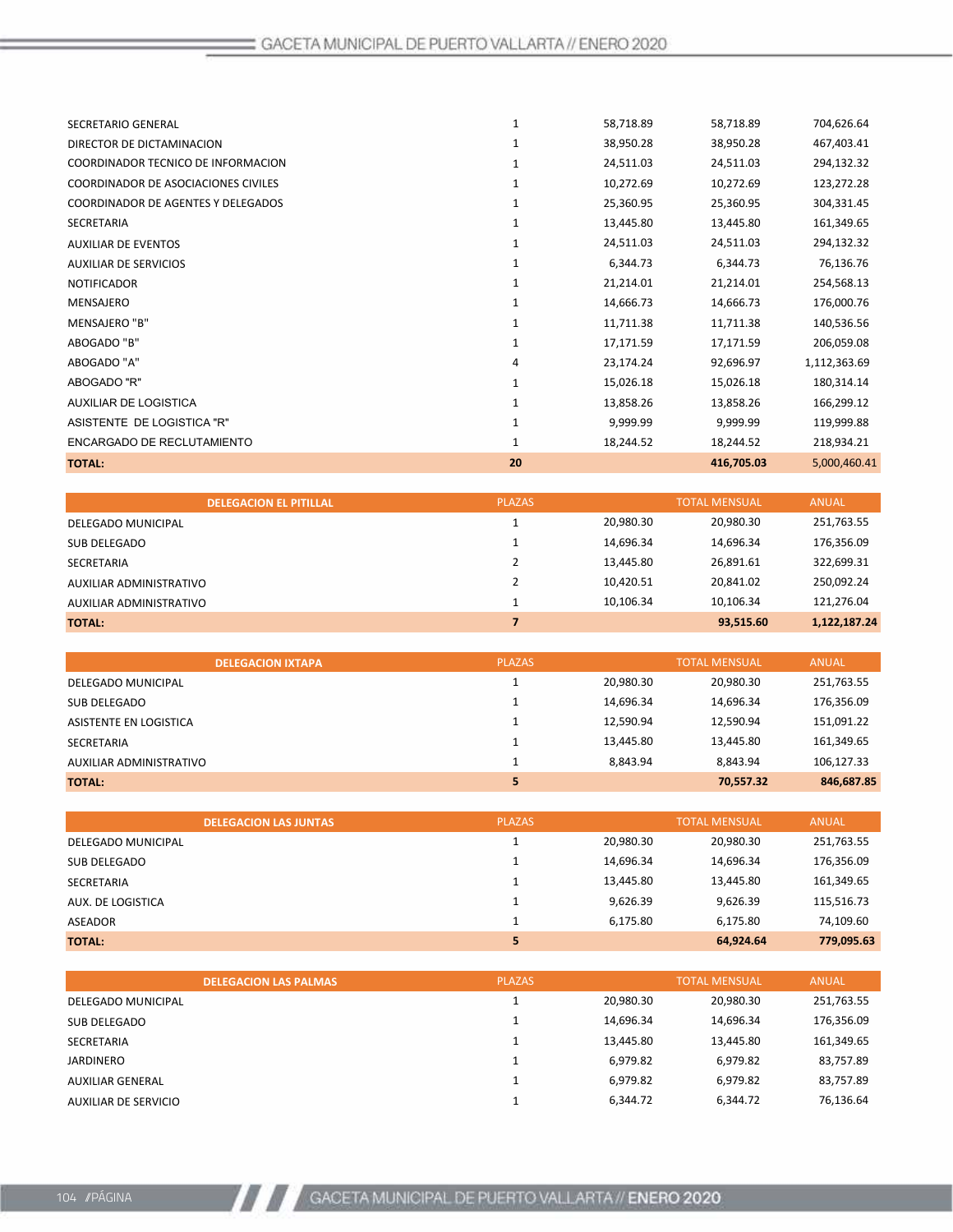| <b>ASEADOR</b>                          | 3              | 6,979.82  | 20,939.47            | 251,273.66   |
|-----------------------------------------|----------------|-----------|----------------------|--------------|
| <b>EMPEDRADOR</b>                       | 1              | 6,979.82  | 6,979.82             | 83,757.89    |
| <b>TOTAL:</b>                           | 8              |           | 97,346.11            | 1,168,153.27 |
|                                         |                |           |                      |              |
| <b>AGENCIA MOJONERAS</b>                | <b>PLAZAS</b>  |           | <b>TOTAL MENSUAL</b> | <b>ANUAL</b> |
| <b>AGENTE MUNCIPAL</b>                  | $\mathbf 1$    | 13,839.50 | 13,839.50            | 166,074.01   |
| AUXILIAR GENERAL RURAL                  | $\mathbf 1$    | 3,470.67  | 3,470.67             | 41,648.04    |
| <b>TOTAL:</b>                           | $\overline{2}$ |           | 17,310.17            | 207,722.05   |
|                                         |                |           |                      |              |
| <b>AGENCIA LA DESEMBOCADA</b>           | <b>PLAZAS</b>  |           | <b>TOTAL MENSUAL</b> | <b>ANUAL</b> |
| <b>AGENTE MUNICIPAL</b>                 | $\mathbf{1}$   | 6,189.15  | 6,189.15             | 74,269.78    |
| AUXILIAR GENERAL RURAL                  | $\mathbf 1$    | 3,337.53  | 3,337.53             | 40,050.36    |
| <b>TOTAL:</b>                           | $\overline{2}$ |           | 9,073.03             | 108,876.32   |
|                                         |                |           |                      |              |
| <b>AGENCIA RANCHO VIEJO EL VELADERO</b> | <b>PLAZAS</b>  |           | <b>TOTAL MENSUAL</b> | <b>ANUAL</b> |
| <b>AGENTE MUNICIPAL</b>                 | $\mathbf 1$    | 6,189.15  | 6,189.15             | 74,269.76    |
| AUXILIAR GENERAL RURAL                  | $\mathbf 1$    | 4,279.28  | 4,279.28             | 51,351.30    |
| <b>TOTAL:</b>                           | $\overline{2}$ |           | 10,468.42            | 125,621.06   |
|                                         |                |           |                      |              |
| <b>AGENCIA EL CANTON</b>                | <b>PLAZAS</b>  |           | <b>TOTAL MENSUAL</b> | <b>ANUAL</b> |
| <b>AGENTE MUNICIPAL</b>                 | $\mathbf 1$    | 6,189.15  | 6,189.15             | 74,269.76    |
| AUXILIAR GENERAL RURAL                  | $\mathbf 1$    | 4,279.28  | 4,279.28             | 51,351.36    |
| <b>TOTAL:</b>                           | $\overline{2}$ |           | 10,468.43            | 125,621.12   |
|                                         |                |           |                      |              |
| <b>AGENCIA EL COLORADO</b>              | <b>PLAZAS</b>  |           | <b>TOTAL MENSUAL</b> | <b>ANUAL</b> |
| AGENTE MUNICIPAL                        | $\mathbf{1}$   | 6,189.15  | 6,189.15             | 74,269.76    |
| AUXILIAR GENERAL RURAL                  | $\mathbf 1$    | 4,279.28  | 4,279.28             | 51,351.36    |
| <b>TOTAL:</b>                           | $\mathbf{2}$   |           | 10,468.43            | 125,621.12   |
|                                         |                |           |                      |              |
| <b>AGENCIA TEBELCHÍA</b>                | <b>PLAZAS</b>  |           | <b>TOTAL MENSUAL</b> | <b>ANUAL</b> |
| <b>AGENTE MUNICIPAL</b>                 | $\mathbf{1}$   | 6,189.15  | 6,189.15             | 74,269.76    |
| AUXILIAR GENERAL RURAL                  | 1              | 4,279.28  | 4,279.28             | 51,351.36    |
| <b>TOTAL:</b>                           | $\overline{2}$ |           | 10,468.43            | 125,621.12   |
|                                         |                |           |                      |              |
| <b>AGENCIA EL RANCHITO</b>              | <b>PLAZAS</b>  |           | <b>TOTAL MENSUAL</b> | <b>ANUAL</b> |
| <b>AGENTE MUNICIPAL</b>                 | $\mathbf 1$    | 6,189.15  | 6,189.15             | 74,269.76    |
| AUXILIAR GENERAL RURAL                  | $\mathbf{1}$   | 4,279.28  | 4,279.28             | 51,351.36    |
| <b>TOTAL:</b>                           | $\mathbf{2}$   |           | 10,468.43            | 125,621.12   |
|                                         |                |           |                      |              |
| <b>AGENCIA MISMALOYA</b>                | <b>PLAZAS</b>  |           | <b>TOTAL MENSUAL</b> | <b>ANUAL</b> |
| <b>AGENTE MUNICIPAL</b>                 | $\mathbf{1}$   | 6,189.15  | 6,189.15             | 74,269.76    |
| AUXILIAR GENERAL RURAL                  | $\mathbf{1}$   | 4,279.28  | 4,279.28             | 51,351.36    |
| <b>TOTAL:</b>                           | $\mathbf{2}$   |           | 10,468.43            | 125,621.12   |
|                                         |                |           |                      |              |
| <b>AGENCIA BOCA DE TOMATLAN</b>         | <b>PLAZAS</b>  |           | <b>TOTAL MENSUAL</b> | <b>ANUAL</b> |
| AUXILIAR GENERAL RURAL                  | $\mathbf 1$    | 4,279.28  | 4,279.28             | 51,351.36    |
| AGENTE MUNICIPAL                        | $\mathbf{1}$   | 6,189.15  | 6,189.15             | 74,269.76    |
| ASEADOR                                 | $\mathbf{1}$   | 6,979.82  | 6,979.82             | 83,757.89    |
| <b>TOTAL:</b>                           | 3              |           | 17,448.25            | 209,379.01   |

 $\mathcal{N}$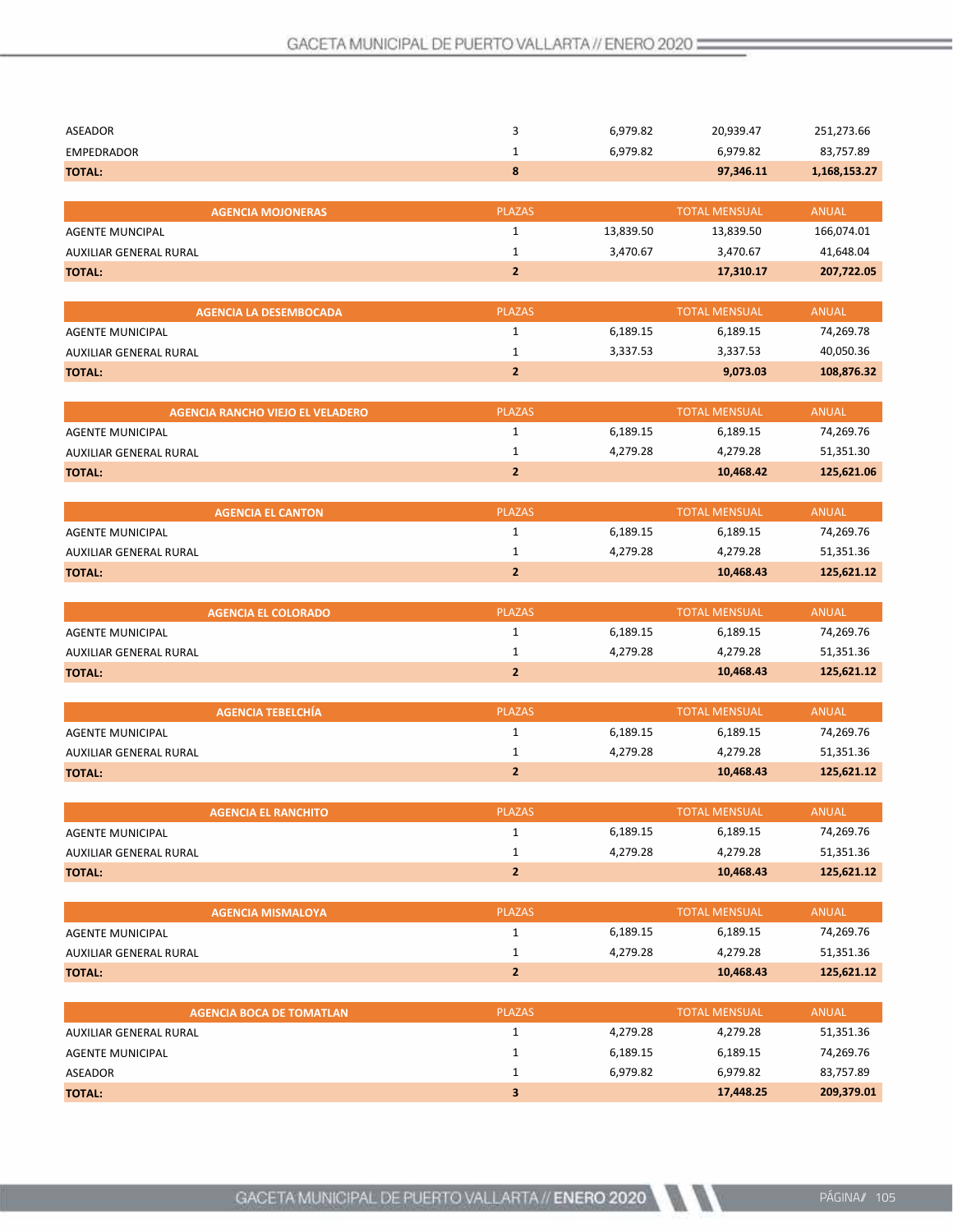| <b>AGENCIA EL JORULLO</b>                                        | <b>PLAZAS</b>           |           | <b>TOTAL MENSUAL</b> | <b>ANUAL</b> |
|------------------------------------------------------------------|-------------------------|-----------|----------------------|--------------|
| <b>AGENTE MUNICIPAL</b>                                          | $\mathbf{1}$            | 6,189.15  | 6,189.15             | 74,269.76    |
| <b>AUXILIAR GENERAL RURAL</b>                                    | $\overline{2}$          | 4,279.28  | 8,558.56             | 102,702.72   |
| <b>TOTAL:</b>                                                    | $\overline{\mathbf{3}}$ |           | 14,747.71            | 176,972.48   |
|                                                                  |                         |           |                      |              |
| <b>AGENCIA EL ZANCUDO</b>                                        | <b>PLAZAS</b>           |           | <b>TOTAL MENSUAL</b> | <b>ANUAL</b> |
| <b>AGENTE MUNICIPAL</b>                                          | $\mathbf{1}$            | 6,189.15  | 6,189.15             | 74,269.76    |
| AUXILIAR GENERAL RURAL                                           | 1                       | 4,279.28  | 4,279.28             | 51,351.36    |
| <b>TOTAL:</b>                                                    | $\overline{2}$          |           | 10,468.43            | 125,621.12   |
|                                                                  |                         |           |                      |              |
| <b>AGENCIA SANTA CRUZ DE QUELITAN</b>                            | <b>PLAZAS</b>           |           | <b>TOTAL MENSUAL</b> | <b>ANUAL</b> |
| <b>AGENTE MUNICIPAL</b>                                          | 1                       | 6,189.15  | 6,189.15             | 74,269.76    |
| AUXILIAR GENERAL RURAL                                           | 1                       | 4,279.28  | 4,279.28             | 51,351.36    |
| <b>TOTAL:</b>                                                    | $\overline{2}$          |           | 10,468.43            | 125,621.12   |
|                                                                  |                         |           |                      |              |
| <b>AGENCIA PLAYA GRANDE</b>                                      | <b>PLAZAS</b>           |           | <b>TOTAL MENSUAL</b> | <b>ANUAL</b> |
| <b>AGENTE MUNICIPAL</b>                                          | $\mathbf{1}$            | 6,189.15  | 6,189.15             | 74,269.76    |
| <b>AUXILIAR GENERAL RURAL</b>                                    | 1                       | 4,279.28  | 4,279.28             | 51,351.36    |
| <b>TOTAL:</b>                                                    | $\overline{2}$          |           | 10,468.43            | 125,621.12   |
|                                                                  |                         |           |                      |              |
| <b>OFICINA DE ENLACE S.R.E</b>                                   | <b>PLAZAS</b>           |           | <b>TOTAL MENSUAL</b> | <b>ANUAL</b> |
| JEFE DE OFICINA DE ENLACE DE SECRETARIA DE RELACIONES EXTERIORES | 1                       | 31,554.39 | 31,554.39            | 378,652.64   |
| <b>SECRETARIA</b>                                                | 3                       | 13,445.80 | 40,337.41            | 484,048.96   |
| <b>AUXILIAR DE OFICINA</b>                                       | $\overline{2}$          | 7,941.35  | 15,882.70            | 190,592.34   |
| <b>ARCHIVISTA</b>                                                | $\mathbf{1}$            | 10,684.02 | 10,684.02            | 128,208.23   |
| AUXILIAR TECNICO DE INFORMACION                                  | $\mathbf{1}$            | 11,111.30 | 11,111.30            | 133,335.63   |
| <b>TOTAL:</b>                                                    | 8                       |           | 109,569.82           | 1,314,837.80 |
|                                                                  |                         |           |                      |              |
| <b>REGISTRO CIVIL</b>                                            | <b>PLAZAS</b>           |           | <b>TOTAL MENSUAL</b> | <b>ANUAL</b> |

|                           | <b>REGISTRO CIVIL</b> | <b>PLAZAS</b> |           | TOTAL MENSUAL | ANUAL        |
|---------------------------|-----------------------|---------------|-----------|---------------|--------------|
| OFICIAL REGISTRO CIVIL    |                       |               | 31,554.39 | 31,554.39     | 378,652.64   |
| OFICIAL AUXILIAR          |                       | 4             | 14,380.01 | 57,520.03     | 690,240.36   |
| SECRETARIA                |                       | 19            | 13,445.80 | 255,470.29    | 3,065,643.43 |
| AUXILIAR ADMINISTRATIVO   |                       | 4             | 11,799.28 | 47,197.11     | 566,365.32   |
| AUXILIAR ADMINISTRATIVO B |                       |               | 9,785.59  | 9,785.59      | 117,427.08   |
| <b>ARCHIVISTA</b>         |                       |               | 8,941.96  | 17,883.92     | 214,607.04   |
| <b>ACTUARIO "R"</b>       |                       |               | 21,017.11 | 21,017.11     | 252,205.32   |
| MENSAJERO                 |                       |               | 11,711.38 | 23,422.77     | 281,073.19   |
| <b>TOTAL:</b>             |                       | 34            |           | 463,851.20    | 5,566,214.38 |
|                           |                       |               |           |               |              |

| <b>PROCURADURIA SOCIAL</b> | <b>PLAZAS</b> |           | <b>TOTAL MENSUAL</b> | <b>ANUAL</b> |
|----------------------------|---------------|-----------|----------------------|--------------|
| PROCURADOR                 |               | 31,554.39 | 31,554.39            | 378,652.64   |
| SUB PROCURADOR             |               | 27,302.10 | 27,302.10            | 327,625.24   |
| ABOGADO "B"                |               | 15,752.66 | 15,752.66            | 189,031.95   |
| SECRETARIA                 |               | 13.445.80 | 13.445.80            | 161,349.65   |
| <b>TOTAL:</b>              | 4             |           | 88,054.96            | 1,056,659.48 |

| DIRECCION DE TURISMO Y DESARROLLO ECONOMICO " | <b>PLAZAS</b> |           | <b>TOTAL MENSUAL</b> | ANUAL      |
|-----------------------------------------------|---------------|-----------|----------------------|------------|
| <b>DIRECTOR</b>                               |               | 47.118.10 | 47.118.10            | 565.417.20 |
| SUBDIRECTOR DE DESARROLLO EMPRESARIAL         |               | 31.554.39 | 31.554.39            | 378.652.64 |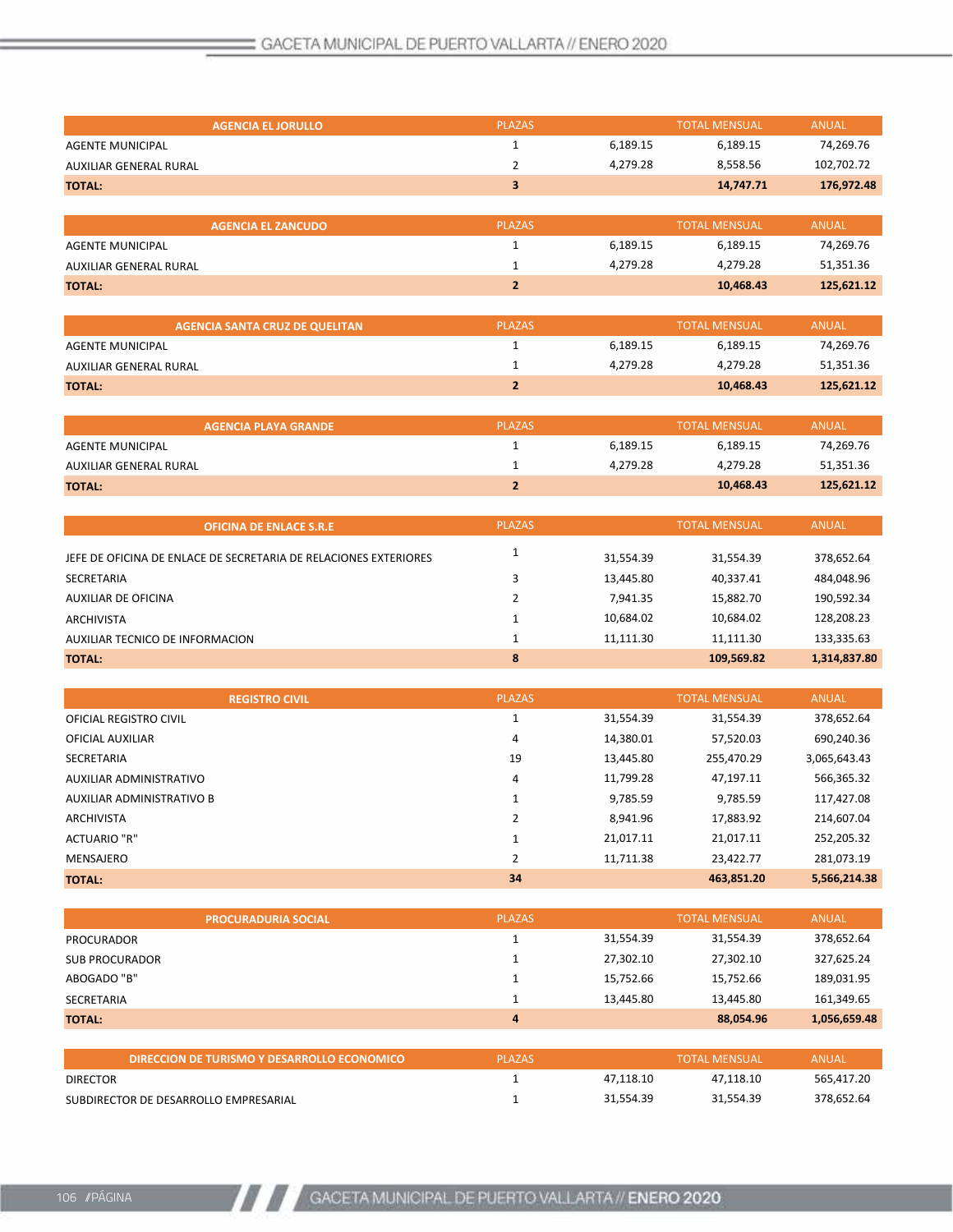| <b>TOTAL:</b>                       | 18           |           | 355,749.58 | 4,268,994.93 |
|-------------------------------------|--------------|-----------|------------|--------------|
| <b>ASISTENTE "A"</b>                | 1            | 21,214.01 | 21,214.01  | 254,568.13   |
| PROMOTOR TURÍSTICO                  | 5            | 14,670.03 | 73,350.16  | 880,201.89   |
| ASISTENTE ADMINISTRATIVO            |              | 21,260.08 | 21,260.08  | 255,121.01   |
| JEFE DE FOMENTO TURÍSTICO           | 1            | 26,214.83 | 26,214.83  | 314,578.00   |
| <b>SUBDIRECTOR TURISMO</b>          | 1            | 31,554.39 | 31,554.39  | 378,652.64   |
| VAQUERO                             |              | 7,382.40  | 7,382.40   | 88,588.85    |
| <b>ASISTENTE</b>                    | 1            | 10,017.94 | 10,017.94  | 120,215.28   |
| <b>ASISTENTE "E"</b>                | $\mathbf{1}$ | 8,655.32  | 8,655.32   | 103,863.83   |
| SUBDIRECTOR DE FOMENTO AGROPECUARIO | $\mathbf{1}$ | 31,554.39 | 31,554.39  | 378,652.64   |
| SECRETARIA "R"                      |              | 10,963.26 | 10,963.26  | 131,559.12   |
| <b>SECRETARIA</b>                   | 1            | 13,445.80 | 13,445.80  | 161,349.65   |
| ASISTENTE ADMINISTRATIVO            | Ŧ.           | 21,464.50 | 21,464.50  | 257,574.05   |
|                                     |              |           |            |              |

| DIRECCION DE DESARROLLO URBANO Y MEDIO AMBIENTE | <b>PLAZAS</b>  |           | <b>TOTAL MENSUAL</b> | <b>ANUAL</b> |
|-------------------------------------------------|----------------|-----------|----------------------|--------------|
| <b>DIRECTOR</b>                                 | 1              | 47,118.10 | 47,118.10            | 565,417.20   |
| SUBDIRECTOR DE PLANEACION                       | 1              | 38,950.28 | 38,950.28            | 467,403.41   |
| JEFE DE INSPECCION Y VIGILANCIA                 | 1              | 28,038.46 | 28,038.46            | 336,461.56   |
| JEFE DE EDIFICACION Y LICENCIAS                 | 1              | 26,931.45 | 26,931.45            | 323,177.43   |
| JEFE DE REGULARIZACION                          | $\mathbf{1}$   | 22,089.94 | 22,089.94            | 265,079.33   |
| JEFE DE INSTRUMENTOS URBANOS                    | 1              | 26,931.45 | 26,931.45            | 323,177.43   |
| JEFE DE DICTAMINACION Y URBANIZACION            | $\mathbf{1}$   | 27,302.10 | 27,302.10            | 327,625.24   |
| JEFE AREA LEGAL                                 | 1              | 26,931.45 | 26,931.45            | 323,177.43   |
| <b>DICTAMINADOR</b>                             | 4              | 17,929.50 | 71,717.99            | 860,615.90   |
| SUB JEFE DE LICENCIAS Y CALIFICACIÓN            | $\mathbf{1}$   | 17,171.73 | 17,171.73            | 206,060.77   |
| <b>VALIDACION DE TRAMITES</b>                   | 1              | 16,236.22 | 16,236.22            | 194,834.69   |
| SUB JEFE ADMINISTRATIVO                         | 1              | 17,929.50 | 17,929.50            | 215,153.98   |
| ELABORACION DE LICENCIAS                        | $\mathbf{1}$   | 16,885.36 | 16,885.36            | 202,624.27   |
| SUB JEFE DE NOMENCLATURA                        | $\mathbf{1}$   | 17,929.50 | 17,929.50            | 215,153.98   |
| SUPERVISOR DE FRACCIONAM.                       | $\mathbf{1}$   | 15,026.18 | 15,026.18            | 180,314.14   |
| <b>SECRETARIA</b>                               | $\overline{7}$ | 13,445.80 | 94,120.63            | 1,129,447.58 |
| AUXILIAR ADMINISTRATIVO A                       | $\overline{2}$ | 11,799.28 | 23,598.56            | 283,182.66   |
| AUXILIAR ADMINISTRATIVO B                       | $\overline{2}$ | 14,694.37 | 29,388.74            | 352,664.88   |
| <b>INSPECTOR DE OBRA</b>                        | 6              | 9,626.99  | 57,761.96            | 693,143.57   |
| AUXILIAR DE NOMENCLATURA                        | $\mathbf{1}$   | 8,783.14  | 8,783.14             | 105,397.68   |
| RECEPCION Y ENTREGA DE TRAMITES                 | 4              | 11,799.28 | 47,197.11            | 566,365.32   |
| VERIFICADOR DE CAMPO                            | $\overline{2}$ | 9,602.69  | 19,205.38            | 230,464.61   |
| ARCHIVISTA                                      | $\mathbf{1}$   | 8,502.13  | 8,502.13             | 102,025.57   |
| <b>AUXILIAR TECNICO</b>                         | $\mathbf{1}$   | 10,782.78 | 10,782.78            | 129,393.35   |
| SUPERVISOR DE SIS. DE GESTION                   | $\mathbf{1}$   | 17,929.50 | 17,929.50            | 215,153.98   |
| SUPERVISOR DE SIS. DE GESTION "R"               | $\mathbf{1}$   | 14,572.53 | 14,572.53            | 174,870.36   |
| VERIFICADOR DE CAMPO R                          | $\mathbf{1}$   | 8,619.11  | 8,619.11             | 103,429.37   |
| <b>TOTAL:</b>                                   | 47             |           | 757,651.31           | 9,091,815.68 |

| <b>SUBDIRECCION DE MEDIO AMBIENTE</b> | <b>PLAZAS</b> |           | <b>TOTAL MENSUAL</b> | <b>ANUAL</b> |
|---------------------------------------|---------------|-----------|----------------------|--------------|
| <b>SUBDIRECTOR</b>                    |               | 37.452.21 | 37.452.21            | 449,426.47   |
| JEFE DE MEDIO AMBIENTE                |               | 21,003.33 | 21.003.33            | 252,039.97   |
| SECRETARIA                            |               | 13,445.80 | 26.891.61            | 322,699.31   |
| AUXILIAR DE ECOLOGIA                  |               | 12.194.24 | 12.194.24            | 146,330.85   |
| <b>VERIFICADOR AMBIENTAL</b>          |               | 10,433.43 | 52.167.15            | 626,005.80   |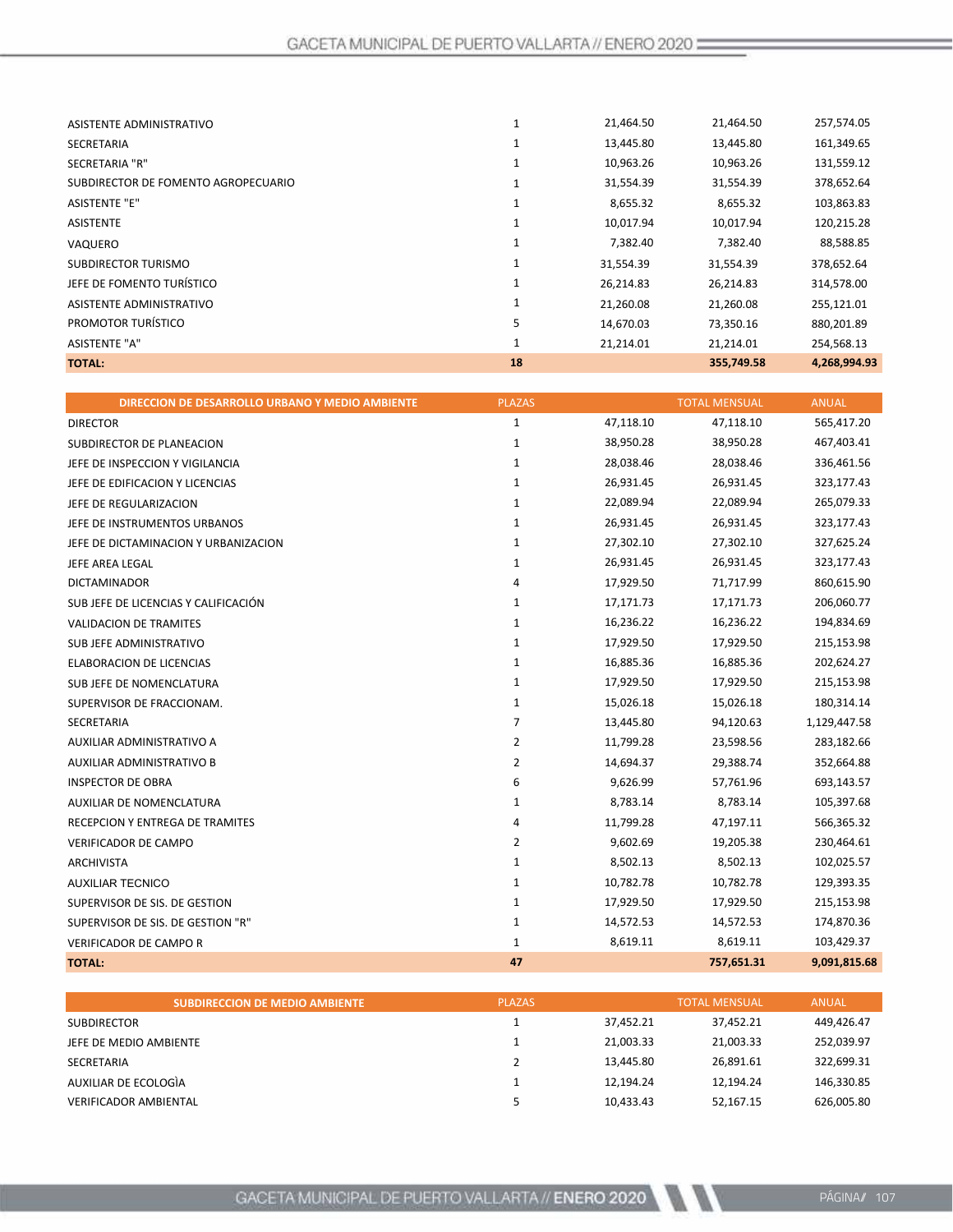| <b>TOTAL:</b>           | 15 |           | 217,209.93 | 2,606,519.10 |
|-------------------------|----|-----------|------------|--------------|
| ABOGADO                 |    | 20.819.00 | 20.819.00  | 249.828.01   |
| EDUCADOR AMBIENTAL      |    | 11.111.29 | 11.111.29  | 133,335.51   |
| <b>CHOFER DE RUTA</b>   |    | 9,716.39  | 9,716.39   | 116,596.73   |
| AUXILIAR ADMINISTRATIVO |    | 11.455.61 | 11.455.61  | 137,467.36   |
| SUPERVISOR DE ECOLOGIA  |    | 14.399.09 | 14.399.09  | 172,789.09   |
|                         |    |           |            |              |

| <b>DIRECCION DE OBRAS PUBLICAS</b> | <b>PLAZAS</b>  |           | <b>TOTAL MENSUAL</b> | <b>ANUAL</b>  |
|------------------------------------|----------------|-----------|----------------------|---------------|
| <b>DIRECTOR</b>                    | $\mathbf{1}$   | 47,118.10 | 47,118.10            | 565,417.20    |
| SECRETARIA                         | $\overline{2}$ | 13,445.80 | 26,891.61            | 322,699.31    |
| SUBDIRECTOR DE OBRAS PUBLICAS      | $\mathbf{1}$   | 36,004.84 | 36,004.84            | 432,058.04    |
| JEFE ADMINISTRATIVO                | $\mathbf{1}$   | 26,931.45 | 26,931.45            | 323,177.43    |
| JEFE DE COSTOS Y PRESUPUESTOS      | $\mathbf{1}$   | 26,931.55 | 26,931.55            | 323,178.60    |
| ANALISTAS DE COSTOS                | 4              | 15,422.16 | 61,688.63            | 740,263.59    |
| JEFE DE MANTENIMIENTO              | $\mathbf 1$    | 26,931.45 | 26,931.45            | 323,177.43    |
| JEFE DE CONSTRUCCION               | $\mathbf 1$    | 26,147.02 | 26,147.02            | 313,764.26    |
| JEFE DE MAQUINARIA                 | $\mathbf{1}$   | 26,931.45 | 26,931.45            | 323,177.43    |
| ENC. DE REVISION DE ESTIMACIONES   | $\mathbf 1$    | 17,929.50 | 17,929.50            | 215,153.98    |
| ENCARGADO DE MANTENIMIENTO         | $\mathbf{1}$   | 12,292.05 | 12,292.05            | 147,504.56    |
| <b>CHOFER</b>                      | $\overline{7}$ | 9,535.21  | 66,746.50            | 800,958.02    |
| <b>PEON</b>                        | 11             | 8,314.63  | 91,460.89            | 1,097,530.70  |
| PINTOR A                           | 4              | 9,167.52  | 36,670.06            | 440,040.72    |
| RESIDENTE DE OBRA                  | 8              | 17,556.22 | 140,449.75           | 1,685,397.02  |
| <b>RESIDENTE DE OBRA "R"</b>       | $\mathbf{1}$   | 26,157.60 | 26,157.60            | 313,891.20    |
| AUXILIAR ADMINISTRATIVO "B"        | $\overline{2}$ | 16,886.83 | 33,773.66            | 405,283.92    |
| AUXILIAR ADMINISTRATIVO "A"        | $\mathbf{1}$   | 19,075.04 | 19,075.04            | 228,900.46    |
| AUXILIAR ADMINISTRATIVO "C"        | $\mathbf{1}$   | 9,626.39  | 9,626.39             | 115,516.73    |
| AUXILIAR ADMINISTRATIVO "D"        | 3              | 11,455.61 | 34,366.84            | 412,402.09    |
| SOBREESTANTE DE MAQ. PESADA        | $\overline{2}$ | 13,694.00 | 27,388.01            | 328,656.08    |
| OPERADOR DE MAQUINARIA             | 14             | 14,519.61 | 203,274.54           | 2,439,294.48  |
| OFICIAL ALBAÑIL "D"                | $\overline{2}$ | 10,674.15 | 21,348.31            | 256,179.71    |
| OFICIAL ALBAÑIL "C"                | 7              | 11,608.02 | 81,256.17            | 975,074.02    |
| OFICIAL ALBAÑIL "B"                | $\overline{2}$ | 12,110.75 | 24,221.50            | 290,658.05    |
| OFICIAL ALBAÑIL "A"                | $\mathbf 1$    | 12,189.02 | 12,189.02            | 146,268.26    |
| OFICIAL ALBAÑIL                    | 8              | 12,615.64 | 100,925.10           | 1,211,101.20  |
| AYUDANTE GENERAL "C"               | 12             | 7,333.70  | 88,004.36            | 1,056,052.30  |
| AYUDANTE GENERAL "B"               | $\mathbf{1}$   | 7,340.92  | 7,340.92             | 88,091.08     |
| AYUDANTE GENERAL"A"                | 6              | 8,052.97  | 48,317.82            | 579,813.84    |
| SOBRESTANTE                        | $\overline{2}$ | 12,136.48 | 24,272.96            | 291,275.52    |
| <b>AUXILIAR TECNICO</b>            | $\overline{2}$ | 11,223.21 | 22,446.43            | 269,357.10    |
| CHOFER "B"                         | $\overline{2}$ | 9,535.21  | 19,070.43            | 228,845.15    |
| AYDTE. DE OP. DE MAQ. PESADA       | $\mathbf{1}$   | 9,081.28  | 9,081.28             | 108,975.34    |
| OFICIAL EMPEDRADOS                 | $\overline{2}$ | 8,480.20  | 16,960.39            | 203,524.73    |
| <b>ELECTRICISTA</b>                | $\mathbf{1}$   | 13,815.27 | 13,815.27            | 165,783.24    |
| <b>CHOFER DE VOLTEO</b>            | $\overline{2}$ | 6,979.82  | 13,959.65            | 167,515.78    |
| <b>TOTAL:</b>                      | 120            |           | 1,527,996.54         | 18,335,958.54 |

| DIRECCION DE INSPECCION Y REGLAMENTOS | <b>PLAZAS</b> |           | <b>TOTAL MENSUAL</b> | ANUAL      |
|---------------------------------------|---------------|-----------|----------------------|------------|
| <b>DIRECTOR</b>                       |               | 47.118.10 | 44.874.39            | 538,492.68 |
| SUBDIRECTOR DE REGLAMENTOS            |               | 31.203.02 | 31.203.02            | 374.436.20 |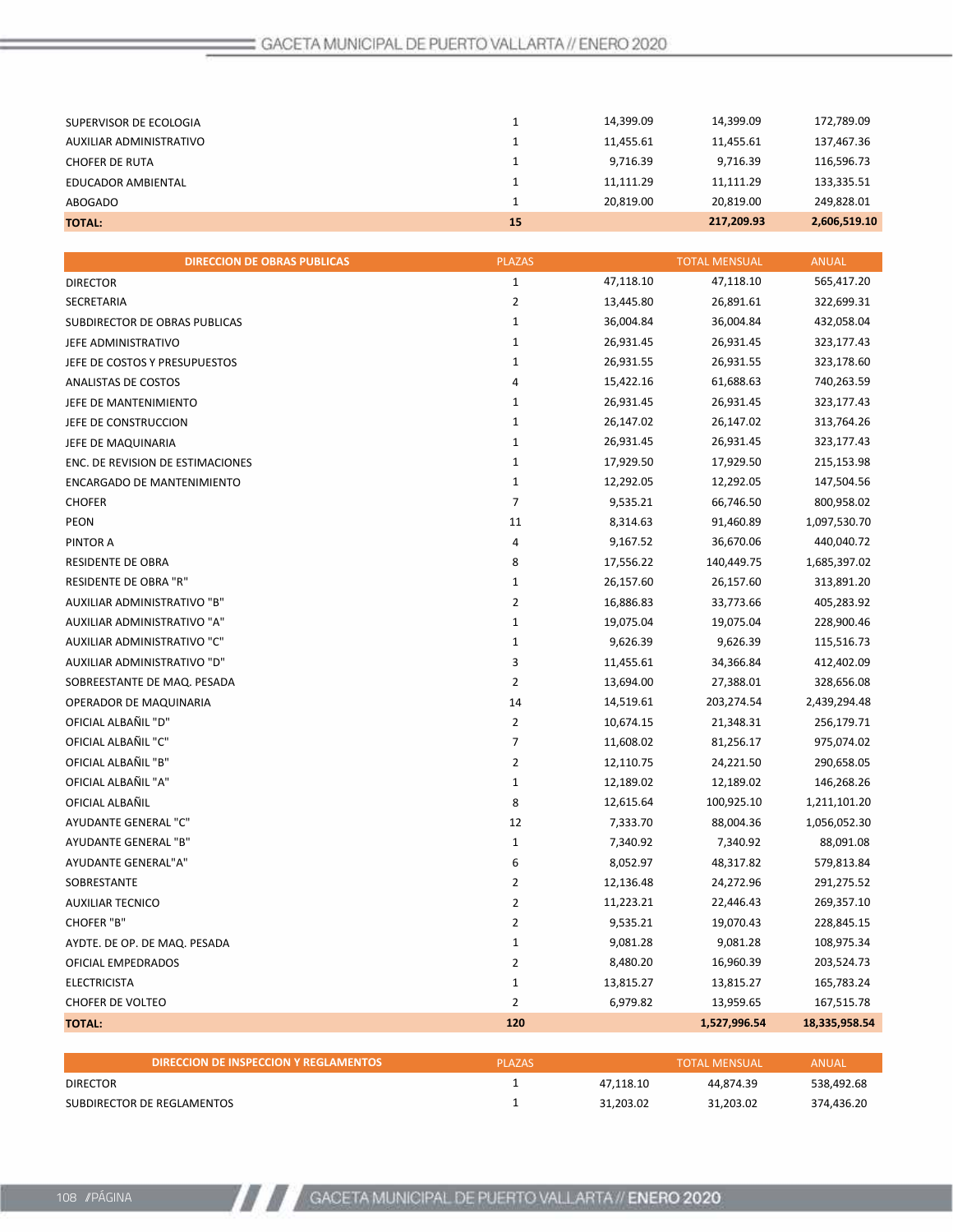| <b>TOTAL:</b>                     | 111          |           | 1,615,345.23 | 19,384,142.81 |
|-----------------------------------|--------------|-----------|--------------|---------------|
| ABOGADO "B" R                     | $\mathbf{1}$ | 18,244.52 | 18,244.52    | 218,934.21    |
| JEFE DE SECCION R                 |              | 25,923.55 | 25,923.55    | 311,082.60    |
| SUPERVISOR DE FRACCIONAM.         |              | 15,026.18 | 15,026.18    | 180,314.14    |
| OPERADOR CENTRAL DE RADIO         | 3            | 11,799.28 | 35,397.83    | 424,773.99    |
| <b>SUBJEFE DE REGLAMENTOS</b>     | 7            | 17,929.50 | 125,506.49   | 1,506,077.83  |
| <b>ABOGADO</b>                    | 4            | 20,819.00 | 83,276.00    | 999,312.05    |
| <b>INSPECTOR DE REGLAMENTOS R</b> | 5            | 18,352.84 | 91,764.20    | 1,101,170.40  |
| <b>INSPECTOR DE REGLAMENTOS R</b> | 4            | 15,293.80 | 61,175.21    | 734,102.57    |
| <b>INSPECTOR DE REGLAMENTOS R</b> | 2            | 13,235.13 | 26,470.27    | 317,643.23    |
| <b>INSPECTOR DE REGLAMENTOS R</b> | 1            | 7,137.90  | 7,137.90     | 85,654.80     |
| <b>INSPECTOR DE REGLAMENTOS</b>   | 71           | 13,035.33 | 925,508.43   | 11,106,101.16 |
| AUXILIAR ADMINISTRATIVO "R"       | 1            | 15,361.29 | 15,361.29    | 184,335.48    |
| AUXILIAR ADMINISTRATIVO           | 1            | 11,455.61 | 11,455.61    | 137,467.36    |
| AUXILIAR ADMINISTRATIVO "B"       | 1            | 9,626.39  | 9,626.39     | 115,516.73    |
| <b>SUBJEFE</b>                    | 4            | 15,125.59 | 60,502.34    | 726,028.08    |
| <b>SECRETARIA</b>                 | 2            | 13,445.80 | 26,891.61    | 322,699.31    |
|                                   |              |           |              |               |

| <b>DIRECCION JURIDICA</b> | <b>PLAZAS</b> |           | <b>TOTAL MENSUAL</b> | <b>ANUAL</b> |
|---------------------------|---------------|-----------|----------------------|--------------|
| <b>DIRECTOR</b>           |               | 47,118.10 | 47,118.10            | 565,417.20   |
| SUBDIRECTOR JURIDICO      |               | 36,004.83 | 36,004.83            | 432,057.92   |
| ABOGADO "A"               | 5             | 21,464.50 | 107,322.52           | 1,287,870.27 |
| <b>SECRETARIA</b>         | 2             | 13,072.74 | 26,145.48            | 313,745.75   |
| <b>NOTIFICADOR</b>        |               | 8,029.67  | 8,029.67             | 96,356.04    |
| AUXILIAR ADMINISTRATIVO   | Ŧ             | 14,694.37 | 14,694.37            | 176,332.44   |
| ABOGADO                   | Ŧ.            | 11,482.60 | 11,482.60            | 137,791.21   |
| ABOGADO "B"               | 5             | 19,827.62 | 99,138.11            | 1,189,657.26 |
| <b>AUXILIAR "R"</b>       | Ŧ             | 13,584.90 | 13,584.90            | 163,018.75   |
| <b>TOTAL:</b>             | 18            |           | 363,520.57           | 4,362,246.83 |

| <b>MANTENIMIENTO DE INMUEBLES E INTENDENCIA</b> | <b>PLAZAS</b>  |           | <b>TOTAL MENSUAL</b> | <b>ANUAL</b>  |
|-------------------------------------------------|----------------|-----------|----------------------|---------------|
| <b>DIRECTOR</b>                                 | 1              | 47,118.10 | 47,118.10            | 565,417.20    |
| <b>SUBDIRECTOR</b>                              |                | 31,554.39 | 31,554.39            | 378,652.64    |
| JEFE DE INTENDENCIA                             | 1              | 26,781.45 | 26,781.45            | 321,377.43    |
| JEFE DE MANTENIMIENTO                           | 1              | 26,781.45 | 26,781.45            | 321,377.43    |
| <b>SECRETARIA</b>                               | 2              | 13,445.80 | 26,891.61            | 322,699.31    |
| AUXILIAR ADMINISTRATIVO                         | 2              | 9,626.39  | 19,252.79            | 231,033.46    |
| <b>ELECTRICISTA</b>                             | 3              | 13,815.27 | 41,445.81            | 497,349.72    |
| <b>FONTANERO</b>                                | 8              | 13,530.19 | 108,241.52           | 1,298,898.24  |
| TÉCNICO EN AIRE ACONDICIONADO                   | 2              | 13,530.19 | 27,060.38            | 324,724.56    |
| <b>AUXILIAR DE MANTENIMIENTO</b>                | 18             | 10,077.48 | 181,394.64           | 2,176,735.68  |
| AUXILIAR DE MANTENIMIENTO A                     | $\mathbf{1}$   | 13,009.65 | 13,009.65            | 156,115.76    |
| <b>INTENDENTE</b>                               | 68             | 8,404.52  | 571,507.02           | 6,858,084.24  |
| SUPERVISOR DE INTENDENCIA                       | $\overline{2}$ | 14,696.34 | 29,392.68            | 352,712.18    |
| SUPERVISOR "A"                                  | 1              | 24,623.57 | 24,623.57            | 295,482.82    |
| <b>TOTAL:</b>                                   | 111            |           | 1,175,055.06         | 14,100,660.67 |
|                                                 |                |           |                      |               |
|                                                 |                |           |                      |               |

| <b>BOMBEROS Y PROTECCION CIVIL \</b>       | PI AZAS |           | TOTAL MENSUAL! | <b>ANUAI</b> |
|--------------------------------------------|---------|-----------|----------------|--------------|
| SUBDIRECTOR DE BOMBEROS Y PROTECCION CIVIL |         | 37.816.28 | 37.816.28      | 453 795 38   |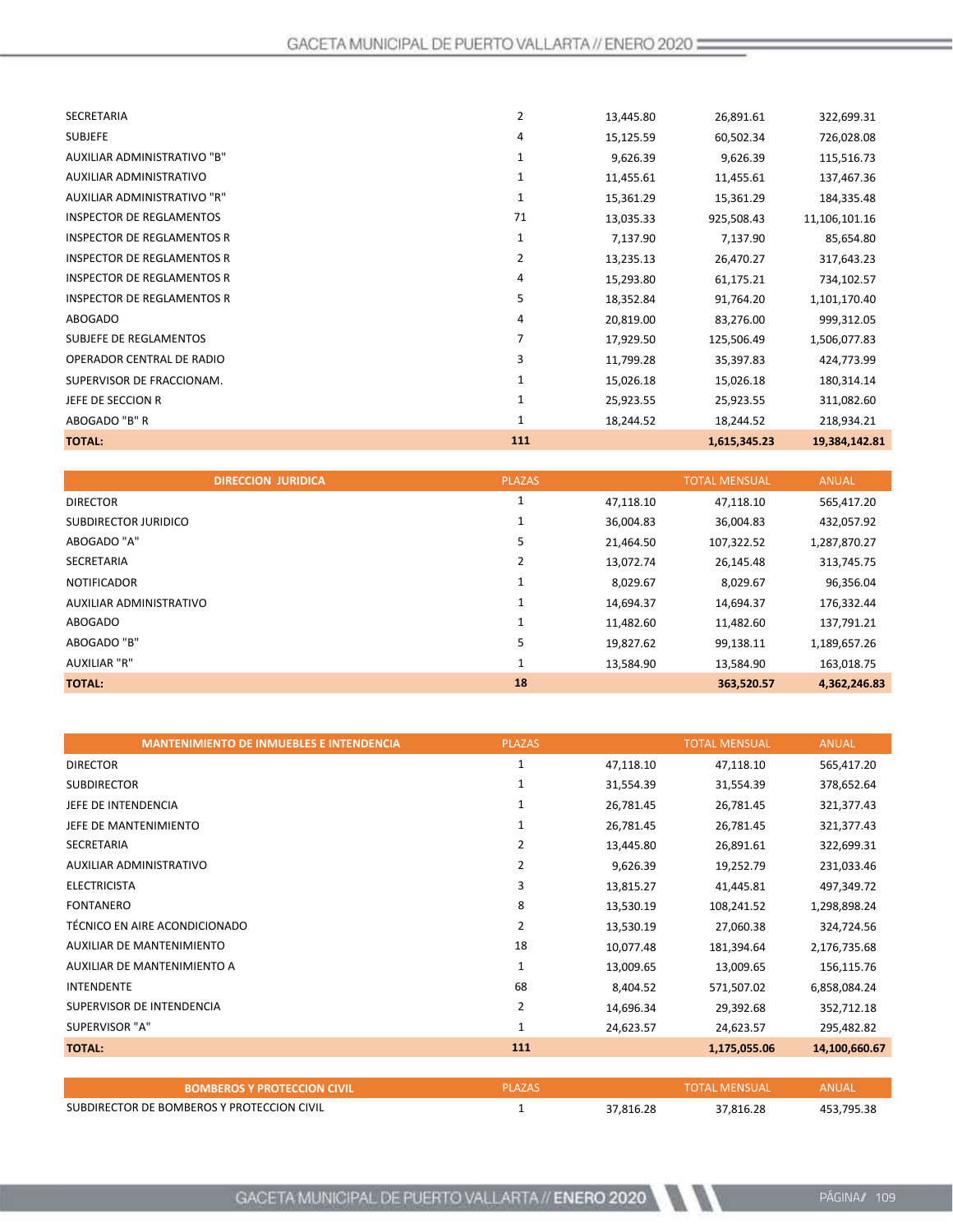| COMANDANTE                | $\overline{2}$ | 25,204.73 | 50,409.45    | 604,913.40    |
|---------------------------|----------------|-----------|--------------|---------------|
| <b>TERCER OFICIAL</b>     | 18             | 20,731.76 | 373,171.74   | 4,478,060.92  |
| <b>BOMBERO TERCERO</b>    | 1              | 15,099.91 | 15,099.91    | 181,198.94    |
| <b>BOMBERO</b>            | 48             | 13,765.23 | 660,731.02   | 7,928,772.19  |
| SECRETARIA                | 5              | 13,445.80 | 67,229.02    | 806,748.27    |
| SECRETARIA "R"            | 1              | 13,445.80 | 13,445.80    | 161,349.60    |
| <b>GUARDAVIDAS</b>        | 20             | 13,530.20 | 270,603.90   | 3,247,246.80  |
| <b>OPERADOR</b>           | 17             | 16,738.55 | 284,555.27   | 3,414,663.18  |
| <b>MAQUINISTA</b>         | 10             | 16,739.48 | 167,394.75   | 2,008,737.00  |
| SEGUNDO OFICIAL           | 10             | 25,204.73 | 252,047.25   | 3,024,567.00  |
| <b>AGENTE "R"</b>         | 1              | 12,089.70 | 12,089.70    | 145,076.40    |
| <b>AGENTE</b>             | 8              | 13,416.20 | 107,329.57   | 1,287,954.82  |
| <b>AGENTE B</b>           | 2              | 13,737.14 | 27,474.27    | 329,691.24    |
| AUXILIAR ADMINISTRATIVO A | 1              | 13,041.56 | 13,041.56    | 156,498.68    |
| AUXILIAR ADMINISTRATIVO   | 2              | 12,663.07 | 25,326.13    | 303,913.60    |
| <b>AUXILIAR TECNICO</b>   | 5              | 13,356.00 | 66,780.00    | 801,360.00    |
| <b>AUXILIAR TECNICO A</b> | 1              | 15,039.35 | 15,039.35    | 180,472.18    |
| <b>COORDINADOR "C"</b>    | 2              | 16,721.15 | 33,442.29    | 401,307.48    |
| <b>COORDINADOR "D"</b>    | 2              | 15,489.76 | 30,979.51    | 371,754.12    |
| COORDINADOR               | 2              | 13,755.23 | 27,510.47    | 330,125.63    |
| <b>COORDINADOR "B"</b>    | 1              | 18,078.61 | 18,078.61    | 216,943.36    |
| <b>COORDINADOR "A"</b>    | 1              | 21,505.01 | 21,505.01    | 258,060.06    |
| <b>TOTAL:</b>             | 161            |           | 2,591,100.85 | 31,093,210.24 |

| <b>DIRECCION DE PADRON Y LICIENCIAS</b> | <b>PLAZAS</b>                                                                                                          |           | <b>TOTAL MENSUAL</b> | <b>ANUAL</b> |
|-----------------------------------------|------------------------------------------------------------------------------------------------------------------------|-----------|----------------------|--------------|
|                                         |                                                                                                                        | 47,218.10 | 47,218.10            | 566,617.20   |
|                                         |                                                                                                                        | 30,635.33 | 30,635.33            | 367,623.95   |
|                                         | 1                                                                                                                      | 19,419.01 | 19,419.01            | 233,028.12   |
|                                         |                                                                                                                        | 14,479.95 | 101,359.66           | 1,216,315.93 |
|                                         |                                                                                                                        | 15,126.62 | 15,126.62            | 181,519.38   |
|                                         | 2                                                                                                                      | 13,445.80 | 26,891.61            | 322,699.31   |
|                                         |                                                                                                                        | 11,455.62 | 22,911.24            | 274,934.84   |
|                                         | 2                                                                                                                      | 9.978.26  | 19,956.51            | 239,478.12   |
|                                         | 2                                                                                                                      | 9,716.50  | 19,433.00            | 233,196.00   |
|                                         | 19                                                                                                                     |           | 302,951.07           | 3,635,412.85 |
|                                         | JEFE DE DEPARTAMENTO IMAGEN VISUAL<br>ASISTENTE ADMINISTRATIVO<br>AUXILIAR ADMINISTRATIVO A<br>AUXILIAR ADMINISTRATIVO |           |                      |              |

|                  | DIRECCIÓN DE SEGURIDAD CIUDADANA | <b>PLAZAS</b> |           | <b>TOTAL MENSUAL</b> | ANUAL      |
|------------------|----------------------------------|---------------|-----------|----------------------|------------|
| <b>COMISARIO</b> |                                  |               | 68.084.91 | 68.084.91            | 817,018.93 |
| <b>TOTAL:</b>    |                                  |               |           | 64.842.77            | 778,113.27 |

| SUBDIRECCIÓN ADMINISTRATIVA DE SEGURIDAD CIUDADANA | <b>PLAZAS</b> |           | <b>TOTAL MENSUAL</b> | <b>ANUAL</b> |
|----------------------------------------------------|---------------|-----------|----------------------|--------------|
| SUBDIRECTOR ADMINISTRATIVO                         |               | 31,554.39 | 31,554.39            | 378,652.64   |
| PERITO                                             |               | 21,464.71 | 21.464.71            | 257,576.47   |
| <b>SECRETARIA</b>                                  | 11            | 13,445.80 | 147,903.85           | 1,774,846.19 |
| ENC. DE ARMAS Y MUNICIONES                         |               | 15,087.56 | 15,087.56            | 181,050.66   |
| AUXILIAR TECNICO VIAL                              | 5             | 11,393.64 | 56,968.20            | 683,618.40   |
| AUXILIAR DE UNIDADES                               | 2             | 11,080.37 | 22.160.73            | 265,928.80   |
| AUXILIAR ADMINISTRATIVO                            |               | 13,500.79 | 27,001.58            | 324,018.94   |
| ENCARGADO DE ALMACÉN                               |               | 12.590.94 | 12,590.94            | 151,091.33   |
| ABOGADO "A"                                        |               | 20,293.19 | 20,293.19            | 243,518.26   |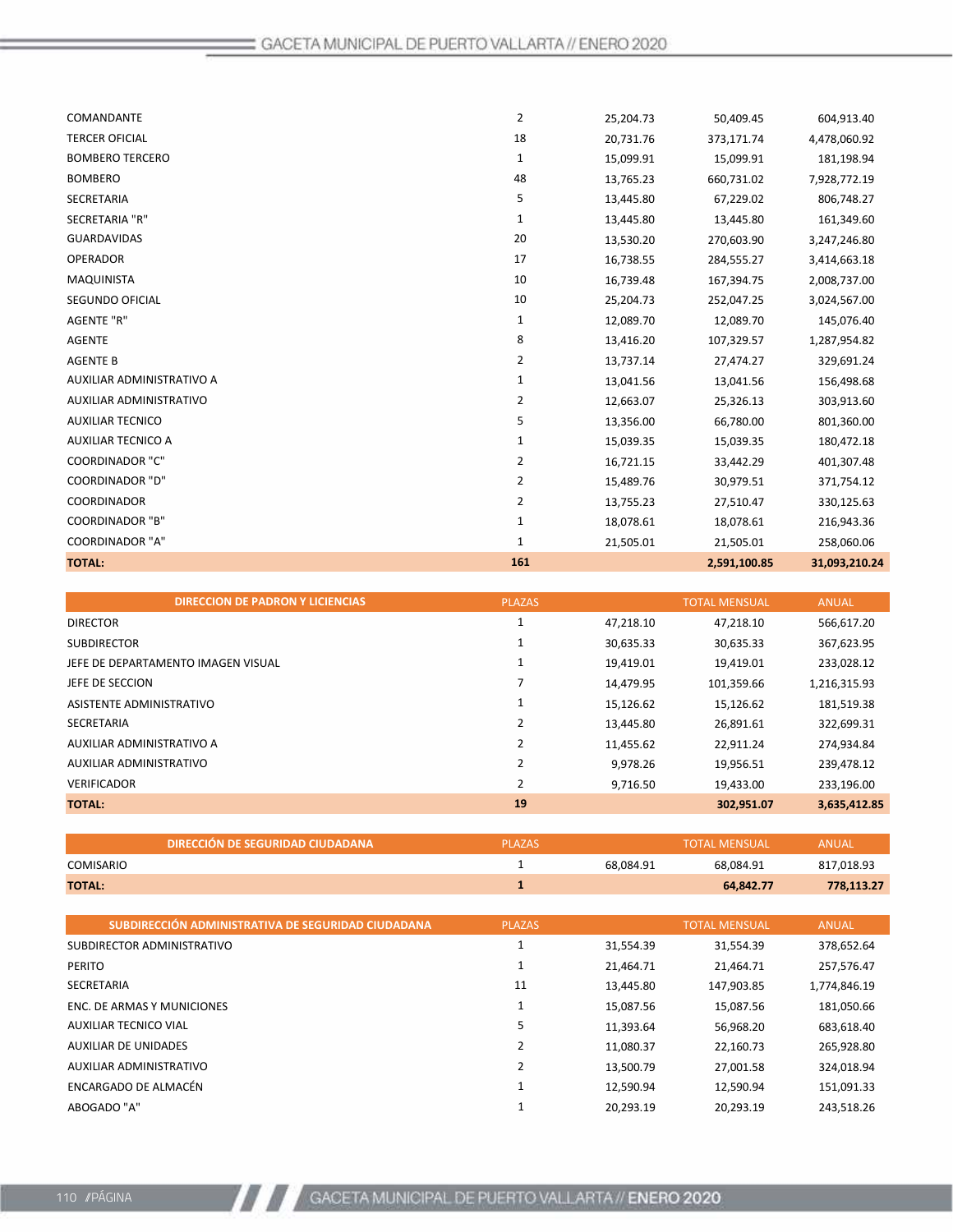| <b>TOTAL:</b>              | 39 |           | 529,190.40 | 6,350,284.80 |
|----------------------------|----|-----------|------------|--------------|
| MENSAJERO                  |    | 10,880.73 | 10,880.73  | 130,568.76   |
| <b>MENSAJERO A</b>         |    | 14,667.13 | 14,667.13  | 176,005.56   |
| <b>MENSAJERO "B"</b>       | 1  | 12.074.47 | 12.074.47  | 144,893.68   |
| ABOGADO "B"                | 1  | 15,329.98 | 15,329.98  | 183,959.75   |
| <b>INTENDENTE</b>          | 3  | 8,404.50  | 25,213.49  | 302,561.89   |
| AUXILIAR DE MANTENIMIENTO  | 2  | 12,396.51 | 24,793.02  | 297,516.24   |
| ENCARGADO DE MANTENIMIENTO |    | 13,360.10 | 13,360.10  | 160,321.14   |
| <b>OFICIAL DE PARTES</b>   |    | 12,554.73 | 12,554.73  | 150,656.76   |
| PELUQUERO                  | 1  | 12,074.90 | 12,074.90  | 144,898.74   |
| OPERADOR DE CONMUTADOR     | ┸  | 11,820.34 | 11,820.34  | 141,844.10   |
| <b>COORDINADOR</b>         |    | 21,396.38 | 21,396.38  | 256,756.50   |
|                            |    |           |            |              |

| SUBDIRECCIÓN OPERATIVA DE SEGURIDAD CIUDADANA | <b>PLAZAS</b> |           | <b>TOTAL MENSUAL</b> | <b>ANUAL</b>  |
|-----------------------------------------------|---------------|-----------|----------------------|---------------|
| <b>OFICIAL</b>                                | 1             | 34,356.08 | 34,356.08            | 412,272.99    |
| <b>SUBOFICIAL</b>                             | 3             | 29,130.67 | 87,392.01            | 1,048,704.16  |
| POLICIA PRIMERO B                             | 15            | 25,204.73 | 378,070.88           | 4,536,850.50  |
| POLICIA PRIMERO A                             | 1             | 32,352.71 | 32,352.71            | 388,232.46    |
| POLICIA SEGUNDO                               | 22            | 21,649.01 | 476,278.11           | 5,715,337.32  |
| POLICIA SEGUNDO B                             | 5             | 22,365.13 | 111,825.65           | 1,341,907.83  |
| POLICIA SEGUNDO A                             | 12            | 23,734.62 | 284,815.44           | 3,417,785.28  |
| POLICIA TERCERO                               | 89            | 18,662.57 | 1,660,968.95         | 19,931,627.43 |
| POLICIA TERCERO B                             | 20            | 19,527.80 | 390,555.90           | 4,686,670.80  |
| POLICIA TERCERO A                             | 1             | 29,264.76 | 29,264.76            | 351,177.12    |
| <b>POLICIA</b>                                | 276           | 16,088.63 | 4,440,461.88         | 53,285,542.56 |
| POLICIA C                                     | 1             | 23,734.51 | 23,734.51            | 284,814.13    |
| POLICIA B                                     | 1             | 24,446.51 | 24,446.51            | 293,358.13    |
| POLICIA A                                     | 1             | 32,352.64 | 32,352.64            | 388,231.67    |
| POLICIA TERCERO UA                            | $\mathbf{1}$  | 19,025.00 | 19,025.00            | 228,299.95    |
| POLICIA UA                                    | 2             | 16,892.93 | 33,785.85            | 405,430.24    |
| POLICIA UA                                    | 1             | 20,113.70 | 20,113.70            | 241,364.34    |
| POLICIA UR                                    | 6             | 17,737.34 | 106,424.01           | 1,277,088.12  |
| <b>TOTAL:</b>                                 | 458           |           | 8,186,224.59         | 98,234,695.02 |

|                      | <b>SUB DIRECCION JURIDICA</b> | <b>PLAZAS</b> |           | <b>TOTAL MENSUAL</b> | <b>ANUAL</b> |
|----------------------|-------------------------------|---------------|-----------|----------------------|--------------|
| SUBDIRECTOR JURIDICO |                               |               | 30,250.09 | 30,250.09            | 363,001.03   |
| TRABAJADORA SOCIAL   |                               | 4             | 15,026.18 | 60,104.71            | 721,256.54   |
| <b>ABOGADO</b>       |                               | 4             | 15,026.18 | 60,104.71            | 721,256.54   |
| <b>SECRETARIA</b>    |                               |               | 13,445.80 | 13,445.80            | 161,349.65   |
| MENSAJERO            |                               |               | 12,590.94 | 12,590.94            | 151,091.28   |
| ABOGADO "B"          |                               |               | 17,171.60 | 34,343.19            | 412,118.28   |
| ABOGADO B "R"        |                               |               | 17,681.90 | 17,681.90            | 212,182.74   |
| <b>TOTAL:</b>        |                               | 13            |           | 228,521.34           | 2,742,256.07 |

| <b>JEFATURA DE TECNOLOGÍAS Y SIMOVI</b>                  | <b>PLAZAS</b> |           | <b>TOTAL MENSUAL</b> | ANUAL        |
|----------------------------------------------------------|---------------|-----------|----------------------|--------------|
| JEFE DE DEPARTAMENTO DE TECNOLOGIA Y VIDEO VIGILANCIA"A" |               | 20.540.10 | 20.540.10            | 246,481.20   |
| OPERADOR DE VIDEO                                        | 11            | 16.741.62 | 184.157.82           | 2,209,893.84 |
| OPERADOR DE ENLACE                                       | 11            | 15.553.76 | 171.091.31           | 2,053,095.66 |
| <b>TOTAL:</b>                                            | 23            |           | 357,893.36           | 4,294,720.34 |
|                                                          |               |           |                      |              |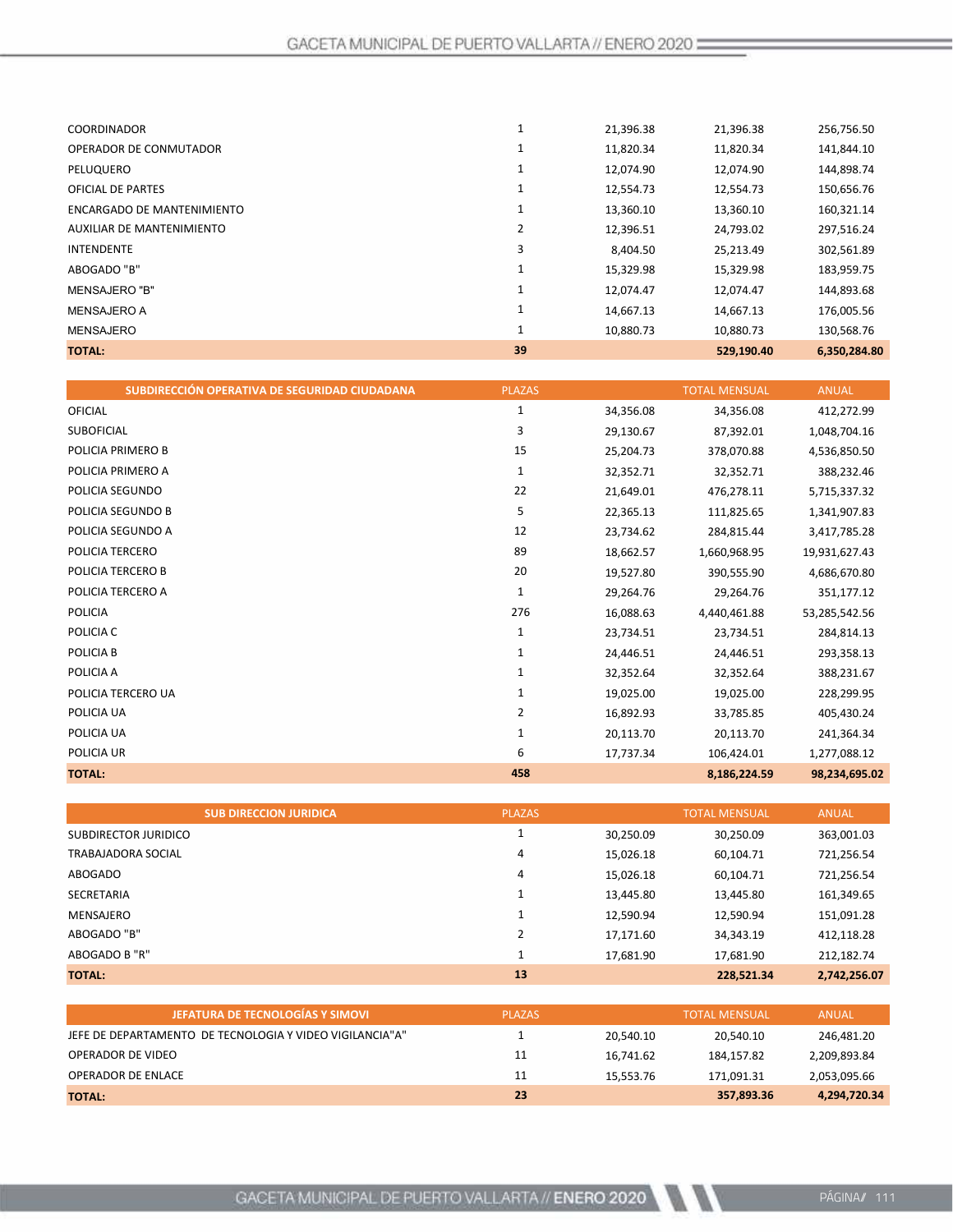| <b>PLAZAS</b><br><b>TOTAL MENSUAL</b><br><b>ANUAL</b><br><b>ACADEMIA DE POLICIA</b><br>SUBDIRECTOR DE ACADEMIA POLICIA<br>31,554.39<br>378,652.64<br>31,554.39<br>ASISTENTE DE ACADEMIA<br>15,543.05<br>15,543.05<br>186,516.54<br><b>PSICOLOGO</b><br>51,515.21<br>618,182.50<br>17,171.74<br>COORDINADOR ACADEMICO<br>19,322.73<br>19,322.73<br>231,872.76<br>FORMADOR ACADEMICO<br>15,023.30<br>45,069.89<br>540,838.62<br>INSTRUCTOR DE ACADEMIA<br>16,886.84<br>607,926.06<br>50,660.51<br>INSTRUCTOR DE ACONDICIONAMIENTO FISICO<br>10,563.85<br>10,563.85<br>126,766.21<br>13<br><b>TOTAL:</b><br>2,690,755.32<br>224,229.61 |  |  |  |
|-------------------------------------------------------------------------------------------------------------------------------------------------------------------------------------------------------------------------------------------------------------------------------------------------------------------------------------------------------------------------------------------------------------------------------------------------------------------------------------------------------------------------------------------------------------------------------------------------------------------------------------|--|--|--|
|                                                                                                                                                                                                                                                                                                                                                                                                                                                                                                                                                                                                                                     |  |  |  |
|                                                                                                                                                                                                                                                                                                                                                                                                                                                                                                                                                                                                                                     |  |  |  |
|                                                                                                                                                                                                                                                                                                                                                                                                                                                                                                                                                                                                                                     |  |  |  |
|                                                                                                                                                                                                                                                                                                                                                                                                                                                                                                                                                                                                                                     |  |  |  |
|                                                                                                                                                                                                                                                                                                                                                                                                                                                                                                                                                                                                                                     |  |  |  |
|                                                                                                                                                                                                                                                                                                                                                                                                                                                                                                                                                                                                                                     |  |  |  |
|                                                                                                                                                                                                                                                                                                                                                                                                                                                                                                                                                                                                                                     |  |  |  |
|                                                                                                                                                                                                                                                                                                                                                                                                                                                                                                                                                                                                                                     |  |  |  |
|                                                                                                                                                                                                                                                                                                                                                                                                                                                                                                                                                                                                                                     |  |  |  |

|                             | <b>DIRECCIÓN DE VIALIDAD Y TRÁNSITO</b> | <b>PLAZAS</b> |           | <b>TOTAL MENSUAL</b> | <b>ANUAL</b>  |
|-----------------------------|-----------------------------------------|---------------|-----------|----------------------|---------------|
|                             | SUB DIRECTOR DE VIALIDAD Y TRÁNSITO     | 1             | 38,883.14 | 38,883.14            | 466,597.66    |
| <b>SUBOFICIAL</b>           |                                         | 2             | 27,064.17 | 54,128.34            | 649,540.08    |
| POLICIA PRIMERO             |                                         | 3             | 25,204.73 | 75,614.18            | 907,370.10    |
| POLICIA PRIMERO A           |                                         | 1             | 32,352.70 | 32,352.70            | 388,232.42    |
| POLICIA SEGUNDO             |                                         | 4             | 21,648.91 | 86,595.62            | 1,039,147.44  |
| POLICIA SEGUNDO B           |                                         | 1             | 22,365.13 | 22,365.13            | 268,381.57    |
| POLICIA SEGUNDO A           |                                         | 2             | 23,734.62 | 47,469.24            | 569,630.88    |
| POLICIA TERCERO             |                                         | 29            | 18,662.57 | 541,214.60           | 6,494,575.23  |
| <b>POLICIA</b>              |                                         | 140           | 16,088.76 | 2,252,426.05         | 27,029,112.60 |
| ENC. MANTENIM. BALIZAMIENTO |                                         | 1             | 17,171.74 | 17,171.74            | 206,060.92    |
| ENC. MANTENIM. SEMAFOROS    |                                         | 1             | 17,171.74 | 17,171.74            | 206,060.92    |
| <b>TOTAL:</b>               |                                         | 185           |           | 3,185,392.48         | 38,224,709.81 |

| <b>DIRECCION DE SERVICIOS PUBLICOS MUNICIPALES</b> | <b>PLAZAS</b> |           | <b>TOTAL MENSUAL</b> | <b>ANUAL</b> |
|----------------------------------------------------|---------------|-----------|----------------------|--------------|
| <b>DIRECTOR</b>                                    | 1             | 47,118.15 | 47,118.15            | 565,417.81   |
| <b>SUBDIRECTOR</b>                                 |               | 37,452.16 | 37,452.16            | 449,425.95   |
| ASISTENTE ADMINISTRATIVO                           |               | 11,483.64 | 22,967.28            | 275,607.36   |
| ADMINISTRADOR (JEFE ADMINISTRATIVO)                | 1             | 27,302.10 | 27,302.10            | 327,625.20   |
| SECRETARIA                                         | 2             | 13,445.71 | 26,891.43            | 322,697.13   |
| JEFE DE MECANICOS                                  |               | 17,816.40 | 17,816.40            | 213,796.80   |
| <b>MECANICO</b>                                    |               | 13,945.55 | 27,891.10            | 334,693.18   |
| <b>AUXILIAR DE MECANICO</b>                        | 4             | 11,225.86 | 44,903.42            | 538,841.04   |
| AUXILIAR ADMINISTRATIVO                            | 1             | 9,658.52  | 9,658.52             | 115,902.30   |
| <b>TOTAL:</b>                                      | 15            |           | 262.000.56           | 3,144,006.75 |

| <b>RELLENO SANITARIO</b>   | <b>PLAZAS</b> |           | <b>TOTAL MENSUAL</b> | <b>ANUAL</b> |
|----------------------------|---------------|-----------|----------------------|--------------|
| JEFE DE RELLENO SANITARIO  | 1             | 26,960.26 | 26,960.26            | 323,523.08   |
| SUBJEFE DE RELLENO         | 1             | 17,560.98 | 17,560.98            | 210,731.81   |
| OPERADOR SANITARIO         | 4             | 16,106.58 | 64,426.33            | 773,115.94   |
| OPERADOR MAQ. PESADA       | 6             | 15,099.94 | 90,599.62            | 1,087,195.47 |
| OPERADOR DE TRACTOCAMIÓN   | 1             | 15,099.94 | 15,099.94            | 181,199.24   |
| <b>CONTROL DE INGRESO</b>  | 6             | 9,658.86  | 57,953.18            | 695,438.18   |
| AUXILIAR ADMINISTRATIVO    |               | 11,799.29 | 11,799.29            | 141,591.44   |
| SUPERVISOR DE RESIDUOS     | 1             | 16,106.58 | 16,106.58            | 193,278.96   |
| <b>CHOFER</b>              | 5             | 9,535.37  | 47,676.83            | 572,121.90   |
| <b>BANDERERO</b>           | 3             | 7,258.73  | 21,776.18            | 261,314.16   |
| OPERADOR DE MAQUINARIA     | 1             | 13,948.20 | 13,948.20            | 167,378.40   |
| OPERADOR DE MAQUINARIA "B" | 4             | 14,666.97 | 58,667.90            | 704,014.79   |
| <b>TOTAL:</b>              | 34            |           | 442,575.28           | 5,310,903.39 |

 $\boldsymbol{H}$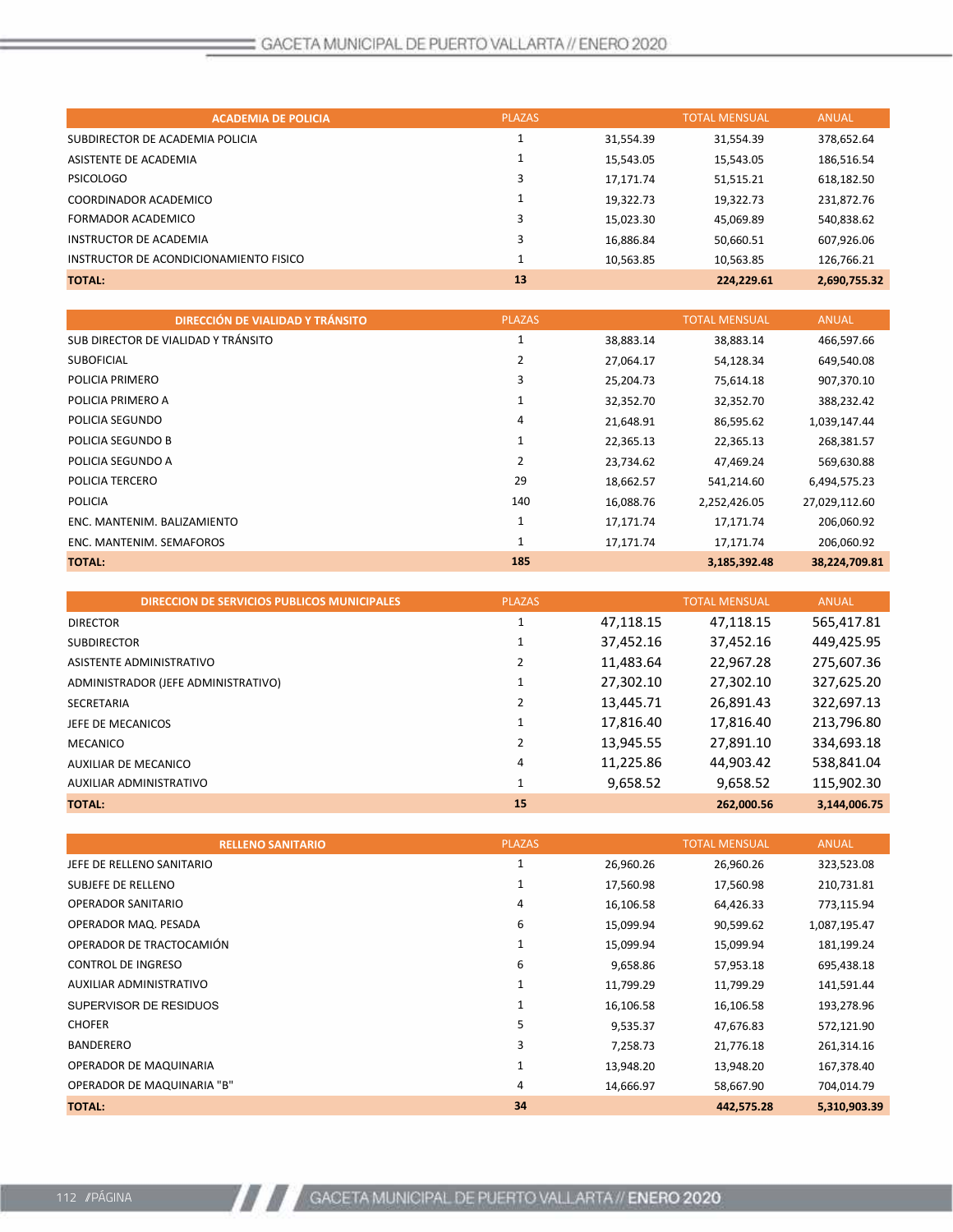| <b>ASEO PÚBLICO</b>          | <b>PLAZAS</b>  |           | <b>TOTAL MENSUAL</b> | <b>ANUAL</b>  |
|------------------------------|----------------|-----------|----------------------|---------------|
| JEFE DE ASEO PÚBLICO         | 1              | 28,038.44 | 28,038.44            | 336,461.26    |
| SUBJEFE DE ASEO PÚBLICO      | 4              | 17,929.65 | 71,718.59            | 860,623.07    |
| SUB JEFE DE ASEO PÚBLICO "R" | $\mathbf{1}$   | 14,572.53 | 14,572.53            | 174,870.36    |
| JEFE DE CUADRILLA            |                | 10,420.52 | 72,943.61            | 875,323.26    |
| JEFE DE CUADRILLA "R"        | 1              | 8,347.82  | 8,347.82             | 100,173.78    |
| CHOFER DE RUTA DE ASEO       | 76             | 11,162.66 | 848,361.78           | 10,180,341.36 |
| <b>SECRETARIA</b>            | 1              | 13,445.71 | 13,445.71            | 161,348.56    |
| SOBRESTANTE DE MAQ. PESADA   | 1              | 13,262.76 | 13,262.76            | 159,153.12    |
| AUXILIAR ADMINISTRATIVO      | 4              | 9,658.42  | 38,633.70            | 463,604.36    |
| AUXILIAR ADMINISTRATIVO A    | 1              | 11,799.29 | 11,799.29            | 141,591.45    |
| <b>OPERADOR DE BARREDORA</b> | 2              | 13,116.16 | 26,232.32            | 314,787.81    |
| ASEADOR                      | 190            | 8,525.60  | 1,619,864.00         | 19,438,368.00 |
| <b>ASEADOR</b>               | 1              | 10,571.47 | 10,571.47            | 126,857.67    |
| OPERADOR DE MAQUINARIA       | $\overline{2}$ | 13,262.76 | 26,525.52            | 318,306.24    |
| <b>TOTAL:</b>                | 292            |           | 2,804,317.53         | 33,651,810.31 |

| <b>ALUMBRADO PÚBLICO</b>  | <b>PLAZAS</b> |           | <b>TOTAL MENSUAL</b> | <b>ANUAL</b> |
|---------------------------|---------------|-----------|----------------------|--------------|
| JEFE DE ALUMBRADO PÚBLICO |               | 26,931.45 | 26,931.45            | 323,177.43   |
| SUB JEFE DE DE ALUMBRADO  |               | 17,171.60 | 17,171.60            | 206,059.20   |
| OFICIAL ALBAÑIL           |               | 12,189.01 | 60,945.06            | 731,340.69   |
| AUXILIAR ADMINISTRATIVO   |               | 11,799.29 | 11,799.29            | 141,591.45   |
| <b>PEON</b>               |               | 7,382.48  | 7,382.48             | 88,589.76    |
| <b>ELECTRICISTA</b>       | 13            | 13.815.27 | 179.598.51           | 2,155,182.12 |
| <b>TOTAL:</b>             | 22            |           | 303,828.39           | 3,645,940.65 |

| <b>PARQUES Y JARDINES</b>   | <b>PLAZAS</b>  |           | <b>TOTAL MENSUAL</b> | <b>ANUAL</b>  |
|-----------------------------|----------------|-----------|----------------------|---------------|
| JEFE DE PARQUES Y JARDINES  | 1              | 26,931.23 | 26,931.23            | 323,174.80    |
| <b>SUBJEFE</b>              | 1              | 17,929.65 | 17,929.65            | 215,155.77    |
| AUXILIAR ADMINISTRATIVO     | 1              | 9,626.39  | 9,626.39             | 115,516.73    |
| AUXILIAR ADMINISTRATIVO "B" | 3              | 11,799.29 | 35,397.86            | 424,774.33    |
| AUXILIAR ADMINISTRATIVO "A" | 1              | 13,217.40 | 13,217.40            | 158,608.80    |
| SECRETARIA                  | 2              | 13,445.71 | 26,891.43            | 322,697.13    |
| <b>BODEGUERO</b>            | 1              | 8,314.23  | 8,314.23             | 99,770.75     |
| <b>CHOFER DE RUTA</b>       | 12             | 9,626.99  | 115,523.92           | 1,386,287.06  |
| <b>FONTANERO</b>            | 2              | 9,627.99  | 19,255.98            | 231,071.74    |
| SUPERVISOR DE ZONA          | 6              | 15,568.88 | 93,413.25            | 1,120,959.00  |
| JARDINERO                   | 80             | 8,957.12  | 716,569.60           | 8,598,835.20  |
| JARDINERO "R"               | 1              | 8,276.40  | 8,276.40             | 99,316.80     |
| <b>PEON</b>                 | $\overline{2}$ | 8,710.68  | 17,421.36            | 209,056.32    |
| <b>VELADOR</b>              | 2              | 6,979.69  | 13,959.38            | 167,512.52    |
| <b>TOTAL:</b>               | 115            |           | 1,122,728.08         | 13,472,736.94 |

| <b>RASTRO</b>                         | <b>PLAZAS</b> |           | <b>TOTAL MENSUAL</b> | <b>ANUAL</b> |
|---------------------------------------|---------------|-----------|----------------------|--------------|
| JEFE DE RASTRO                        |               | 28.038.44 | 28,038.44            | 336,461.26   |
| SUB ADMINISTRADOR                     |               | 19.664.91 | 19.664.91            | 235,978.92   |
| <b>COORDINADOR DE INSPECTORES MVZ</b> |               | 18.872.70 | 18.872.70            | 226,472.40   |
| MVZ. INSPECTOR                        |               | 18.244.63 | 91.223.13            | 1,094,677.56 |
| COORD. RASTRO DE AVES                 |               | 15.026.13 | 15.026.13            | 180,313.56   |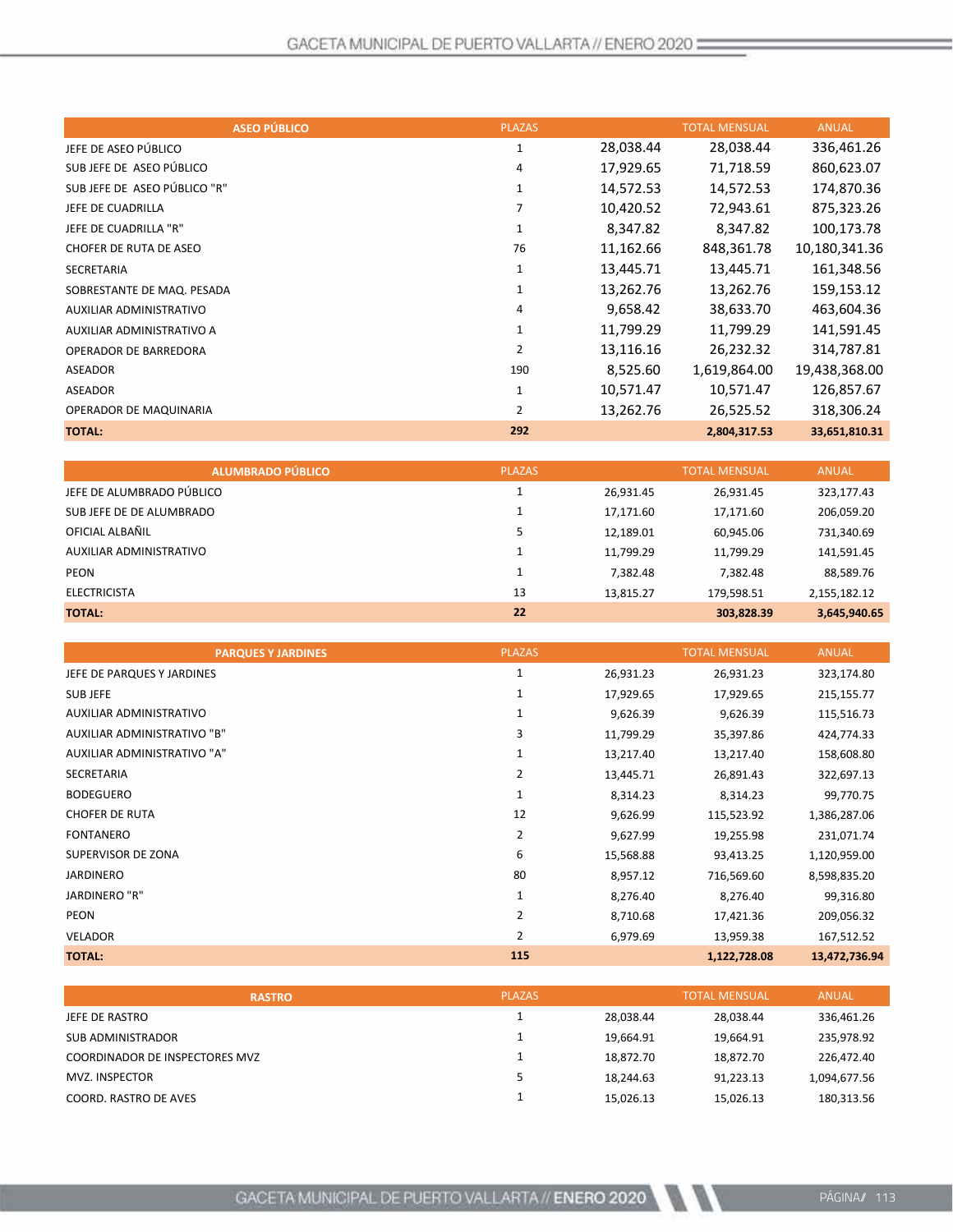| <b>TOTAL:</b>             | 80             |           | 763,573.97 | 9,162,887.69 |
|---------------------------|----------------|-----------|------------|--------------|
| SUPERVISOR DE INTENDENCIA | 3              | 9,167.58  | 27,502.74  | 330,032.87   |
| <b>VELADOR</b>            | $\overline{2}$ | 6,979.77  | 13,959.54  | 167,514.48   |
| <b>DEGOLLADOR</b>         | 32             | 7,733.94  | 247,486.22 | 2,969,834.69 |
| LAVADOR DE MENUDO         | 5              | 7,733.94  | 38,669.72  | 464,036.67   |
| <b>ESTIBADOR</b>          | 11             | 7,733.94  | 85,073.39  | 1,020,880.67 |
| <b>AUXILIAR GENERAL</b>   | 1              | 7,333.69  | 7,333.69   | 88,004.28    |
| PESADOR EN CANAL          | 2              | 8,480.31  | 16,960.63  | 203,527.56   |
| <b>SUPERVISOR</b>         | 3              | 9,167.58  | 27,502.74  | 330,032.87   |
| AUXILIAR DE MANTENIMIENTO | 2              | 9,167.58  | 18,335.16  | 220,021.92   |
| <b>VIGILANTE</b>          | $\overline{2}$ | 9,260.69  | 18,521.37  | 222,256.44   |
| <b>CHOFER DE RUTA</b>     | 3              | 9,626.39  | 28,879.18  | 346,550.18   |
| <b>GUARDA RASTRO</b>      | $\overline{2}$ | 9,626.39  | 19,252.79  | 231,033.46   |
| <b>SECRETARIA</b>         | 2              | 13,445.71 | 26,891.43  | 322,697.13   |
| ENC. DE MANTENIMIENTO     |                | 14,380.07 | 14,380.07  | 172,560.78   |
|                           |                |           |            |              |

|                         | <b>CEMENTERIOS</b> | <b>PLAZAS</b> |           | <b>TOTAL MENSUAL</b> | <b>ANUAL</b> |
|-------------------------|--------------------|---------------|-----------|----------------------|--------------|
| JEFE DE CEMENTERIOS     |                    |               | 26,931.45 | 26,931.45            | 323,177.43   |
| SUB JEFE                |                    |               | 17,559.39 | 17,559.39            | 210,712.68   |
| <b>CHOFER DE RUTA</b>   |                    | J.            | 9,627.67  | 9,627.67             | 115,532.05   |
| OFICIAL ALBAÑIL         |                    | 6             | 12,188.93 | 73,133.55            | 877,602.60   |
| <b>VELADOR</b>          |                    | 10            | 6,979.69  | 69,796.88            | 837,562.60   |
| <b>PEON</b>             |                    | 6             | 8,783.15  | 52,698.87            | 632,386.44   |
| <b>SECRETARIA</b>       |                    |               | 13,445.71 | 13,445.71            | 161,348.56   |
| AUXILIAR DE INTENDENCIA |                    | 6             | 8,404.52  | 50.427.09            | 605,125.08   |
| <b>TOTAL:</b>           |                    | 32            |           | 313,620.62           | 3,763,447.44 |
|                         |                    |               |           |                      |              |

| <b>PATRIMONIO</b>                       | <b>PLAZAS</b> |           | <b>TOTAL MENSUAL</b> | <b>ANUAL</b> |
|-----------------------------------------|---------------|-----------|----------------------|--------------|
| JEFE DE PATRIMONIO MUNICIPAL            |               | 25,923.52 | 25,923.52            | 311,082.19   |
| JEFE DE PATRIMONIO MUNICIPAL "R"        |               | 25,524.45 | 25,524.45            | 306,293.40   |
| ASISTENTE EN ADMINISTRACION PATRIMONIAL |               | 13,500.79 | 13,500.79            | 162,009.47   |
| ENC. DE BIENES MUEBLES                  |               | 18,244.52 | 18,244.52            | 218,934.27   |
| ENC. DE BIENES INMUEBLES                |               | 23,174.25 | 23,174.25            | 278,090.98   |
| <b>CHOFER</b>                           |               | 9,535.37  | 9,535.37             | 114,424.38   |
| <b>SECRETARIA</b>                       |               | 13,445.71 | 13.445.71            | 161,348.56   |
| <b>TOTAL:</b>                           |               |           | 129,348.60           | 1,552,183.25 |

|                         | <b>MERCADOS</b> | <b>PLAZAS</b>  |           | <b>TOTAL MENSUAL</b> | <b>ANUAL</b> |
|-------------------------|-----------------|----------------|-----------|----------------------|--------------|
| JEFE DE MERCADOS        |                 | 1              | 22,089.55 | 22,089.55            | 265,074.64   |
| <b>VELADOR "A"</b>      |                 | $\overline{2}$ | 10,170.19 | 20,340.37            | 244,084.46   |
| AUXILIAR DE OFICINA     |                 | 2              | 7,377.93  | 14,755.86            | 177,070.32   |
| <b>VELADOR</b>          |                 | 8              | 6,979.82  | 55,838.59            | 670,063.10   |
| AUXILIAR ADMINISTRATIVO |                 | 3              | 9,626.39  | 28,879.18            | 346,550.18   |
| <b>CHOFER</b>           |                 | 1              | 7,860.11  | 7,860.11             | 94,321.33    |
| <b>INTENDENTE</b>       |                 | 11             | 8,404.52  | 92,449.67            | 1,109,395.98 |
| <b>PEON</b>             |                 | 1              | 8,783.15  | 8,783.15             | 105,397.74   |
| <b>AUX. TECNICO</b>     |                 | 1              | 7,666.49  | 7,666.49             | 91,997.82    |
| <b>TOTAL:</b>           |                 | 30             |           | 258,662.97           | 3,103,955.59 |
|                         |                 |                |           |                      |              |

|--|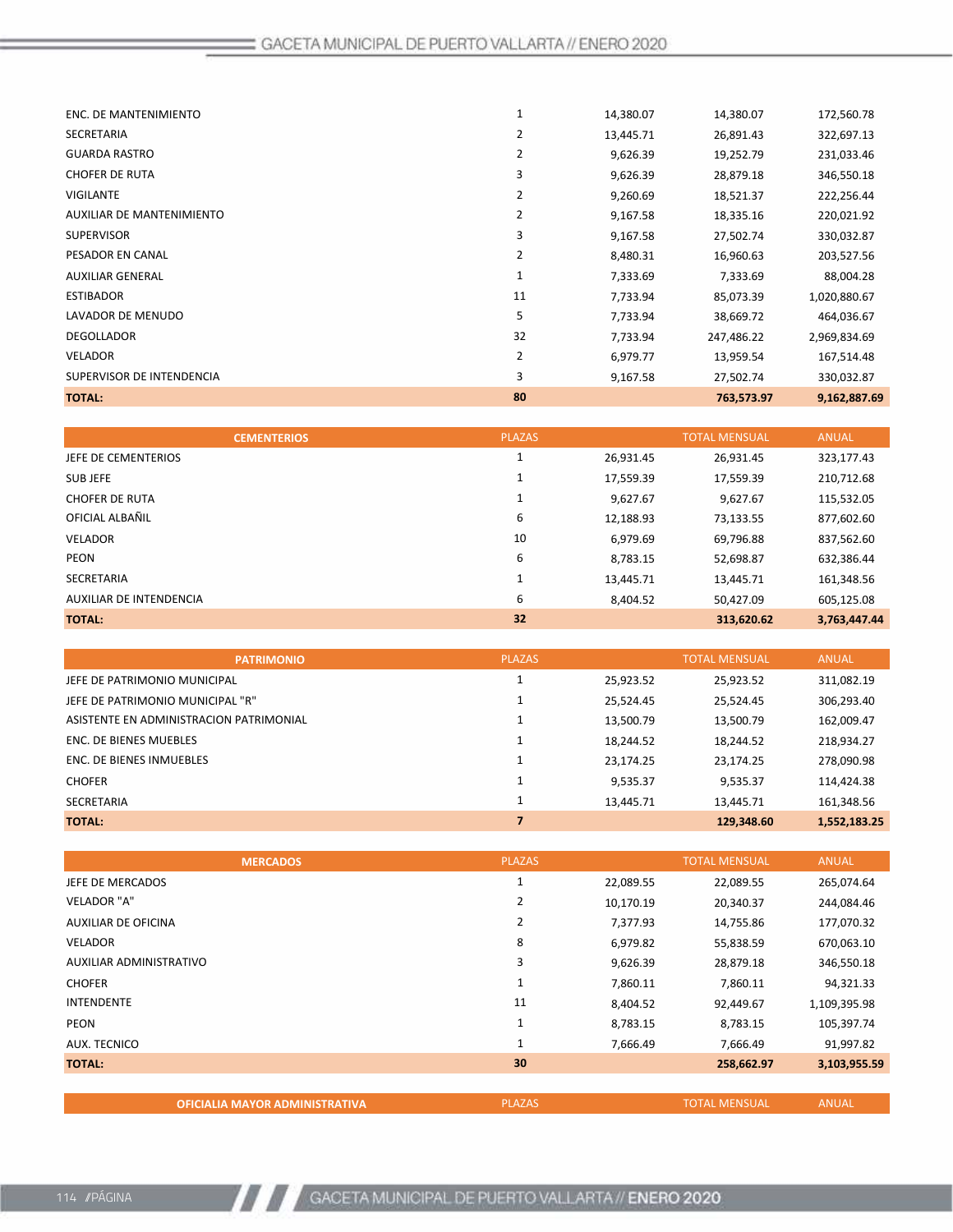| <b>OFICIAL MAYOR</b>        |    | 58,718.90 | 58,718.90  | 704,626.74   |
|-----------------------------|----|-----------|------------|--------------|
| <b>SUB OFICIAL</b>          |    | 38,950.29 | 38,950.29  | 467,403.48   |
| <b>CHOFER "A"</b>           |    | 56,354.76 | 56,354.76  | 676,257.12   |
| AUXILIAR DE OFICIALIA MAYOR |    | 16,758.00 | 33.516.00  | 402,192.00   |
| ABOGADO LABORISTA           |    | 20,801.56 | 20,801.56  | 249,618.67   |
| <b>SECRETARIA</b>           |    | 13,445.80 | 13,445.80  | 161,349.65   |
| AUXILIAR ADMINISTRATIVO     |    | 13,500.90 | 13,500.90  | 162,010.80   |
| AUXILIAR ADMINISTRATIVO "B" | 4  | 24,123.90 | 96,495.60  | 1,157,947.20 |
| AUXILIAR DE CAPACITACION    | 1  | 18,196.29 | 18.196.29  | 218.355.48   |
| <b>TOTAL:</b>               | 13 |           | 349,980.10 | 4,199,761.15 |

| <b>JEFATURA DE RELACIONES LABORALES</b> | <b>PLAZAS</b> |           | <b>TOTAL MENSUAL</b> | <b>ANUAL</b> |
|-----------------------------------------|---------------|-----------|----------------------|--------------|
| JEFE DE RELACIONES LABORALES            |               | 31,554.39 | 31.554.39            | 378,652.64   |
| AUXILIAR DE RELACIONES LABORALES        |               | 18.086.04 | 18.086.04            | 217,032.48   |
| AUXILIAR DE RELACIONES LABORALES "R"    |               | 16,886.84 | 16.886.84            | 202,642.02   |
| SECRETARIA                              |               | 12.491.06 | 12.491.06            | 149,892.66   |
| ABOGADO LABORISTA B                     |               | 15.403.50 | 15.403.50            | 184,842.00   |
| <b>TOTAL</b>                            |               |           | 94.421.82            | 1,133,061.80 |

| JEFATURA DE NÓMINAS      | <b>PLAZAS</b> |           | <b>TOTAL MENSUAL</b> | <b>ANUAL</b> |
|--------------------------|---------------|-----------|----------------------|--------------|
| JEFE DE NOMINA           |               | 35,662.16 | 35,662.16            | 427,945.93   |
| EDITOR DE NÓMINAS        |               | 19,453.68 | 58,361.04            | 700,332.48   |
| ABOGADO "A"              |               | 20,098.92 | 20,098.92            | 241,186.98   |
| ASISTENTE ADMINISTRATIVO |               | 21,464.51 | 21,464.51            | 257,574.11   |
| AUXILIAR EN NÓMINAS      | 4             | 19,075.14 | 76,300.56            | 915,606.72   |
| AUXILIAR ADMINISTRATIVO  |               | 15,490.65 | 15,490.65            | 185,887.82   |
| <b>TOTAL</b>             | 11            |           | 227,377.84           | 2,728,534.04 |

| <b>JEFATURA DE RECURSOS HUMANOS</b> | <b>PLAZAS</b> |           | <b>TOTAL MENSUAL</b> | <b>ANUAL</b> |
|-------------------------------------|---------------|-----------|----------------------|--------------|
| JEFE DE RECURSOS HUMANOS            |               | 31,554.39 | 31,554.39            | 378,652.64   |
| <b>CHOFER</b>                       |               | 9,535.21  | 9,535.21             | 114,422.54   |
| MENSAJERO                           |               | 9.590.51  | 9,590.51             | 115,086.16   |
| INFORMACION AL CIUDADANO            | 1             | 9.257.55  | 9.257.55             | 111,090.64   |
| AUXILIAR ADMINISTRATIVO             |               | 16,274.48 | 16.274.48            | 195,293.70   |
| OPERADOR DE CONMUTADOR              | 3             | 11,232.10 | 33,696.31            | 404,355.67   |
| <b>PSICOLOGO</b>                    |               | 13,889.92 | 13,889.92            | 166,679.06   |
| COORDINADOR DE DES. INSTITUCIONAL   | 1             | 15.320.34 | 15.320.34            | 183,844.08   |
| <b>TOTAL</b>                        | 10            |           | 139,118.71           | 1,669,424.50 |

| <b>SERVICIOS MEDICOS MUNICIPALES</b> | <b>PLAZAS</b> |           | <b>TOTAL MENSUAL</b> | <b>ANUAL</b> |
|--------------------------------------|---------------|-----------|----------------------|--------------|
| ENCARGADO DE ALMACÉN                 |               | 10.347.64 | 10.347.64            | 124,171.67   |
| <b>PSICOLOGO</b>                     |               | 15,023.26 | 15,023.26            | 180,279.06   |
| <b>MEDICO</b>                        |               | 17,171.74 | 120,202.20           | 1,442,426.41 |
| AUXILIAR DE LOGISTICA                |               | 15,490.76 | 15,490.76            | 185,889.06   |
| <b>SECRETARIA</b>                    | 3             | 13,445.80 | 40,337.41            | 484,048.96   |
| AUXILIAR ADMINISTRATIVO              | 3             | 11,799.28 | 35,397.83            | 424,773.99   |
| <b>ENFERMERA</b>                     | 15            | 9,626.39  | 144,395.91           | 1,732,750.92 |
| <b>ENCARGADO DE FARMACIA</b>         | ำ             | 9,389.21  | 18,778.41            | 225,340.92   |
| TRABAJADORA SOCIAL "R"               |               | 14.264.16 | 14.264.16            | 171,169.86   |
| <b>AUXILIAR DE MANTENIMIENTO</b>     |               | 9,167.52  | 9.167.52             | 110,010.24   |

N